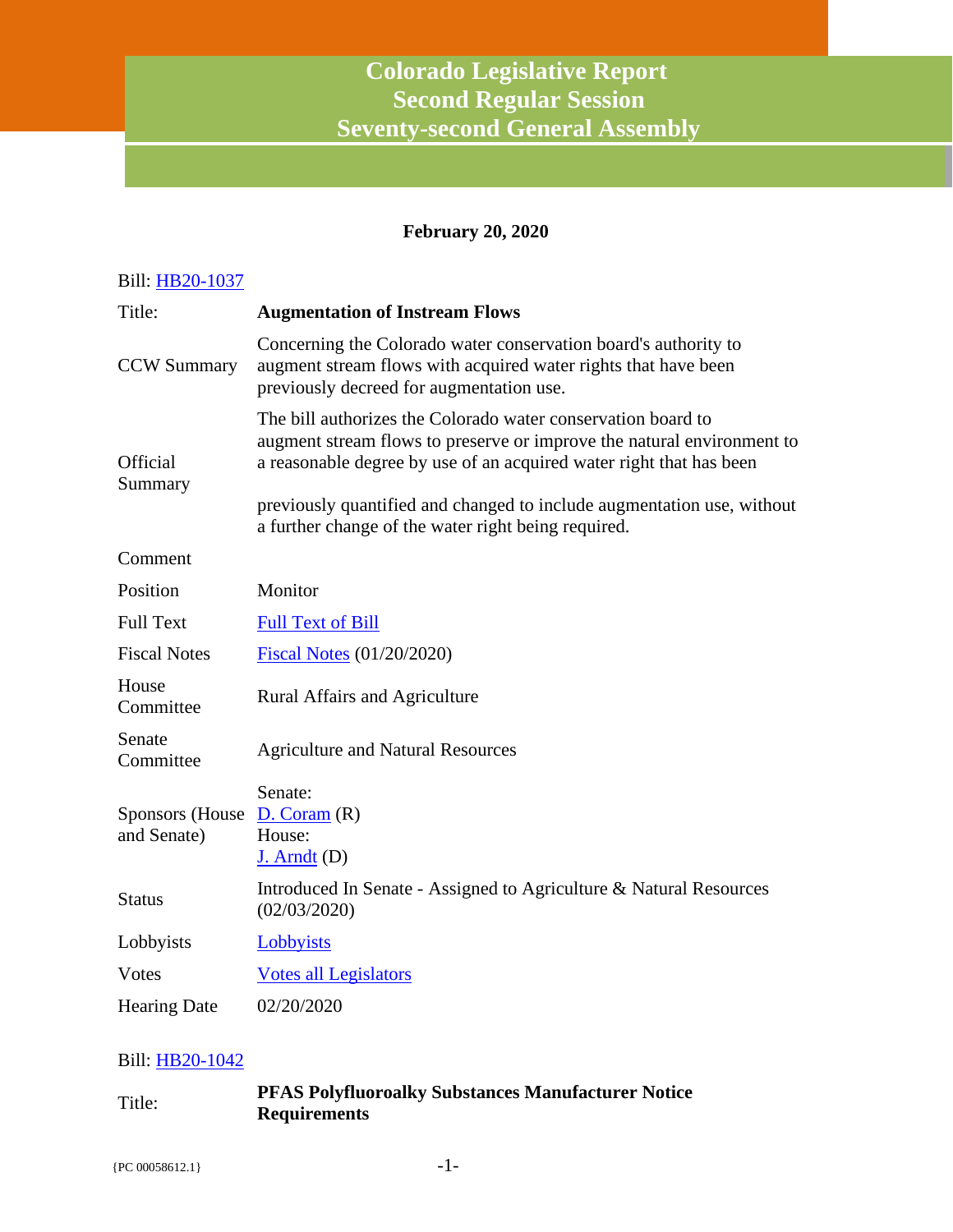| <b>CCW Summary</b>             | Concerning a modification of the notice requirements for manufacturers<br>of perfluoroalkyl and polyfluoroalkyl substances.                                                                                                                                                                                                                                                                                                                                                                                                                                                                                                             |
|--------------------------------|-----------------------------------------------------------------------------------------------------------------------------------------------------------------------------------------------------------------------------------------------------------------------------------------------------------------------------------------------------------------------------------------------------------------------------------------------------------------------------------------------------------------------------------------------------------------------------------------------------------------------------------------|
| Official<br>Summary            | Statutory Revision Committee. House Bill 19-1279, enacted in<br>2019, requires manufacturers of class B firefighting foam that contains<br>intentionally added polyfluoroalkyl substances to notify, in writing,<br>sellers of their products about the state's new regulations of these<br>products<br>no less than one year prior to the effective date of section 25-5-1303,<br>which is impossible because the notice requirements did not exist prior<br>to the bill's effective date on August 2, 2019. The bill addresses this<br>error<br>by modifying the effective date of the required notice to prior to August<br>2, 2020. |
| Comment                        |                                                                                                                                                                                                                                                                                                                                                                                                                                                                                                                                                                                                                                         |
| Position                       | Monitor                                                                                                                                                                                                                                                                                                                                                                                                                                                                                                                                                                                                                                 |
| <b>Full Text</b>               | <b>Full Text of Bill</b>                                                                                                                                                                                                                                                                                                                                                                                                                                                                                                                                                                                                                |
| <b>Fiscal Notes</b>            | Fiscal Notes (01/21/2020)                                                                                                                                                                                                                                                                                                                                                                                                                                                                                                                                                                                                               |
| House<br>Committee             | <b>Transportation and Local Government</b>                                                                                                                                                                                                                                                                                                                                                                                                                                                                                                                                                                                              |
| Senate<br>Committee            | <b>Local Government</b>                                                                                                                                                                                                                                                                                                                                                                                                                                                                                                                                                                                                                 |
| Sponsors (House<br>and Senate) | Senate:<br>$D.$ Moreno $(D)$<br>$J.$ Tate $(R)$<br>House:<br>$H.$ McKean $(R)$<br>D. Valdez (D)                                                                                                                                                                                                                                                                                                                                                                                                                                                                                                                                         |
| <b>Status</b>                  | Introduced In Senate - Assigned to Local Government (02/06/2020)                                                                                                                                                                                                                                                                                                                                                                                                                                                                                                                                                                        |
| Lobbyists                      | Lobbyists                                                                                                                                                                                                                                                                                                                                                                                                                                                                                                                                                                                                                               |
| <b>Votes</b>                   | <b>Votes all Legislators</b>                                                                                                                                                                                                                                                                                                                                                                                                                                                                                                                                                                                                            |
| <b>Hearing Date</b>            |                                                                                                                                                                                                                                                                                                                                                                                                                                                                                                                                                                                                                                         |

| Title:                     | <b>Add Water Well Inspectors Identify High-risk Wells</b>                                                                                                                                                                                            |
|----------------------------|------------------------------------------------------------------------------------------------------------------------------------------------------------------------------------------------------------------------------------------------------|
| <b>CCW Summary</b>         | Concerning the inspection of water wells.                                                                                                                                                                                                            |
| <b>Official</b><br>Summary | <b>Water Resources Review Committee.</b> The bill requires the state<br>engineer to employ a minimum of 4 water well inspectors in the state's<br>water well inspection program.<br>The bill requires the state board of water well construction and |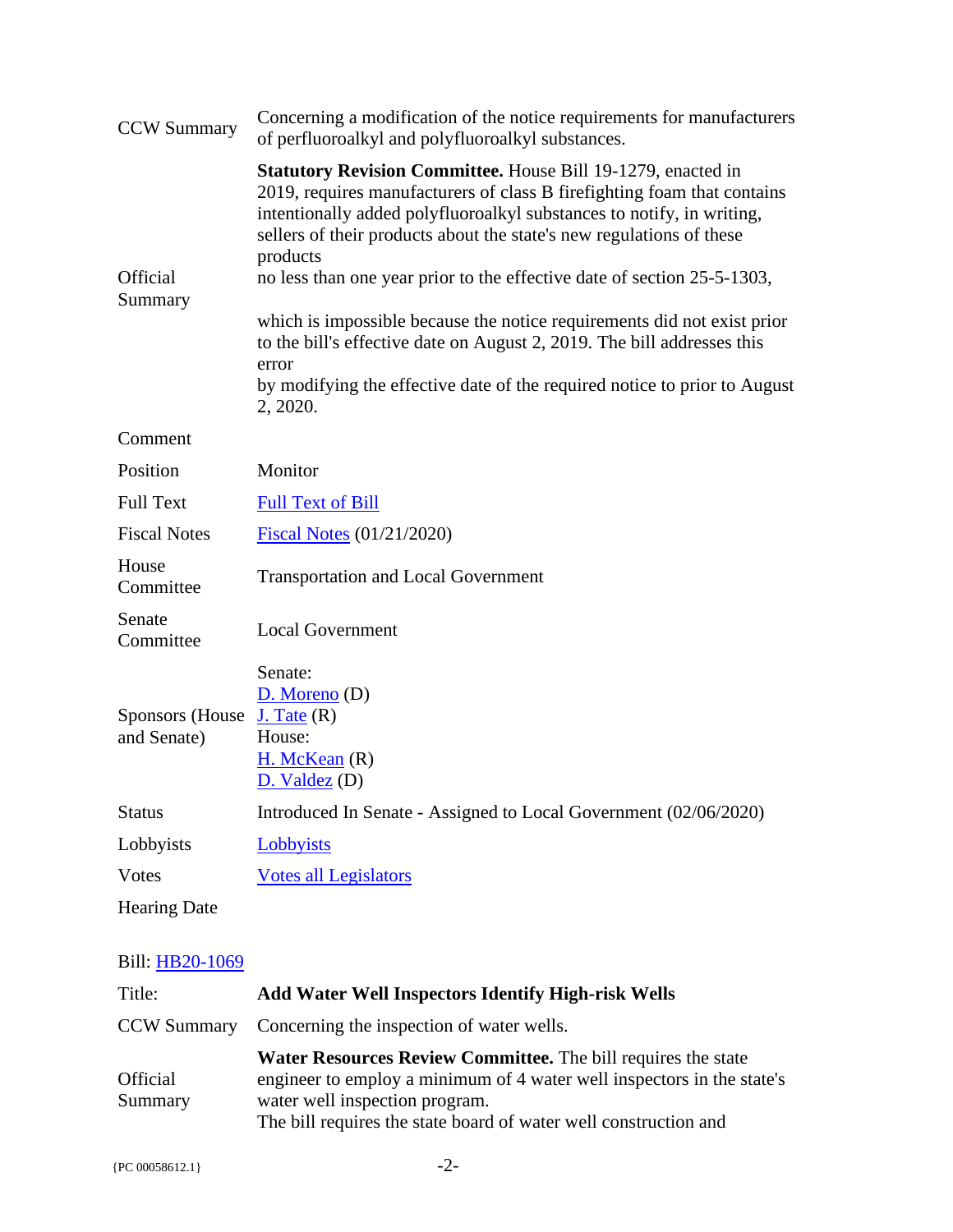|                                              | pump installation contractors, on or before November 1, 2020, to                                                                                                                                                                                                                                |
|----------------------------------------------|-------------------------------------------------------------------------------------------------------------------------------------------------------------------------------------------------------------------------------------------------------------------------------------------------|
|                                              | promulgate rules for identifying high-risk water wells that should be<br>prioritized for inspection. Thereafter, the state engineer shall use the<br>rules                                                                                                                                      |
|                                              | to identify high-risk water wells and shall prioritize the inspection of                                                                                                                                                                                                                        |
|                                              | high-risk water wells.<br>The bill clarifies that money in the well inspection cash fund shall<br>be appropriated to and expended by the state engineer only for the well<br>inspection program.                                                                                                |
| Comment                                      |                                                                                                                                                                                                                                                                                                 |
| Position                                     | Monitor                                                                                                                                                                                                                                                                                         |
| <b>Full Text</b>                             | <b>Full Text of Bill</b>                                                                                                                                                                                                                                                                        |
| <b>Fiscal Notes</b>                          | Fiscal Notes (02/18/2020)                                                                                                                                                                                                                                                                       |
| House<br>Committee                           | <b>Rural Affairs and Agriculture</b>                                                                                                                                                                                                                                                            |
| Senate<br>Committee                          |                                                                                                                                                                                                                                                                                                 |
| Sponsors (House $D. Coram(R)$<br>and Senate) | Senate:<br>$J.$ Sonnenberg $(R)$<br>House:<br>$L.$ Saine $(R)$<br>$B.$ Titone (D)                                                                                                                                                                                                               |
| <b>Status</b>                                | House Committee on Finance Refer Amended to Appropriations<br>(02/13/2020)                                                                                                                                                                                                                      |
| Lobbyists                                    | <b>Lobbyists</b>                                                                                                                                                                                                                                                                                |
| Votes                                        | <b>Votes all Legislators</b>                                                                                                                                                                                                                                                                    |
| <b>Hearing Date</b>                          |                                                                                                                                                                                                                                                                                                 |
| Bill: HB20-1072                              |                                                                                                                                                                                                                                                                                                 |
| Title:                                       | <b>Study Emerging Technologies For Water Management</b>                                                                                                                                                                                                                                         |
| <b>CCW Summary</b>                           | Concerning a requirement that the university of Colorado study potential<br>uses of emerging technologies to more effectively manage Colorado's<br>water supply, and, in connection therewith, making an appropriation,<br>conditioned on the receipt of matching funds from gifts, grants, and |

**Water Resources Review Committee.** The bill declares that new

**Official** Summary technologies, such as blockchain, telemetry, improved sensors, and advanced aerial observation platforms, can improve monitoring,

donations.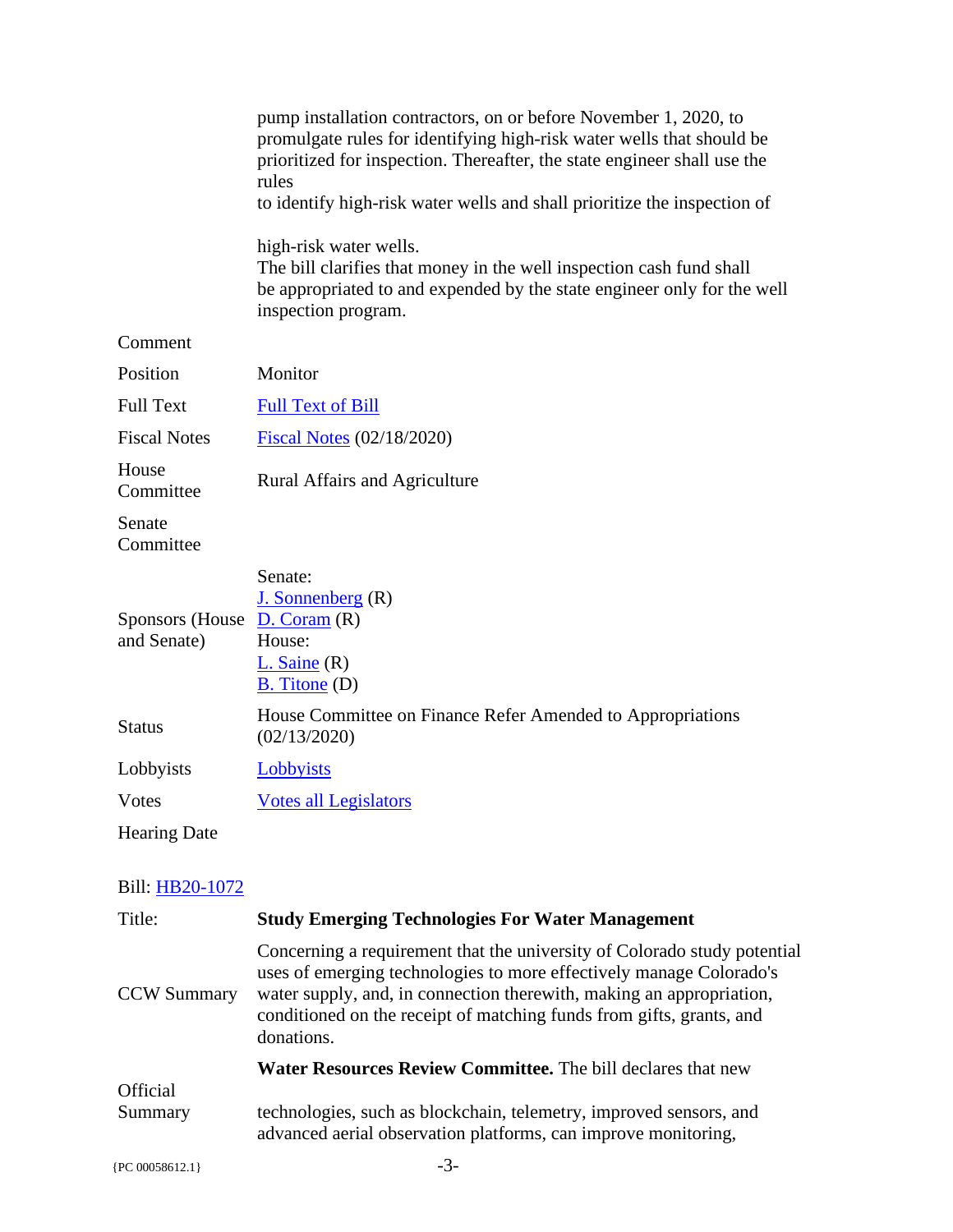|                                               | management, conservation, and trading of water and enhance confidence<br>in the reliability of data underlying water rights transactions. To advance<br>the potential use of these new technologies, the bill:<br>• Authorizes and directs the university of Colorado, in<br>collaboration with the Colorado water institute at Colorado<br>state university, to conduct feasibility studies and pilot<br>deployments of these new technologies to improve water<br>management in Colorado; and<br>• Appropriates \$40,000 from the general fund, contingent on<br>the university of Colorado's receipt of a matching \$40,000<br>in gifts, grants, and donations, for the purpose of funding<br>the studies and pilot programs. |
|-----------------------------------------------|----------------------------------------------------------------------------------------------------------------------------------------------------------------------------------------------------------------------------------------------------------------------------------------------------------------------------------------------------------------------------------------------------------------------------------------------------------------------------------------------------------------------------------------------------------------------------------------------------------------------------------------------------------------------------------------------------------------------------------|
| Comment                                       |                                                                                                                                                                                                                                                                                                                                                                                                                                                                                                                                                                                                                                                                                                                                  |
| Position                                      | Monitor                                                                                                                                                                                                                                                                                                                                                                                                                                                                                                                                                                                                                                                                                                                          |
| <b>Full Text</b>                              | <b>Full Text of Bill</b>                                                                                                                                                                                                                                                                                                                                                                                                                                                                                                                                                                                                                                                                                                         |
| <b>Fiscal Notes</b>                           | <b>Fiscal Notes (01/17/2020)</b>                                                                                                                                                                                                                                                                                                                                                                                                                                                                                                                                                                                                                                                                                                 |
| House<br>Committee                            | <b>Rural Affairs and Agriculture</b>                                                                                                                                                                                                                                                                                                                                                                                                                                                                                                                                                                                                                                                                                             |
| Senate<br>Committee                           |                                                                                                                                                                                                                                                                                                                                                                                                                                                                                                                                                                                                                                                                                                                                  |
| Sponsors (House J. Bridges (D)<br>and Senate) | Senate:<br>J. Sonnenberg $(R)$<br>House:<br>$L.$ Saine $(R)$<br>$J.$ Arndt $(D)$                                                                                                                                                                                                                                                                                                                                                                                                                                                                                                                                                                                                                                                 |
| <b>Status</b>                                 | House Committee on Rural Affairs & Agriculture Refer Unamended to<br>Appropriations (01/27/2020)                                                                                                                                                                                                                                                                                                                                                                                                                                                                                                                                                                                                                                 |
| Lobbyists                                     | Lobbyists                                                                                                                                                                                                                                                                                                                                                                                                                                                                                                                                                                                                                                                                                                                        |
| <b>Votes</b>                                  | <b>Votes all Legislators</b>                                                                                                                                                                                                                                                                                                                                                                                                                                                                                                                                                                                                                                                                                                     |
| <b>Hearing Date</b>                           |                                                                                                                                                                                                                                                                                                                                                                                                                                                                                                                                                                                                                                                                                                                                  |
| Bill: HB20-1074                               |                                                                                                                                                                                                                                                                                                                                                                                                                                                                                                                                                                                                                                                                                                                                  |
| Title:                                        | <b>Trash Collection By Special Districts</b>                                                                                                                                                                                                                                                                                                                                                                                                                                                                                                                                                                                                                                                                                     |
| <b>CCW Summary</b>                            | Concerning the authorization for special districts to provide for the<br>collection and transportation of solid waste.                                                                                                                                                                                                                                                                                                                                                                                                                                                                                                                                                                                                           |

**Official** Summary The Special District Act (act) allows a sanitation district, a water and sanitation district, or a metropolitan district with a population of 2,500 or less that is located in a county with a population of 25,000 or less to provide for the collection and transportation of solid waste. The bill amends the act to remove the population restriction, allowing a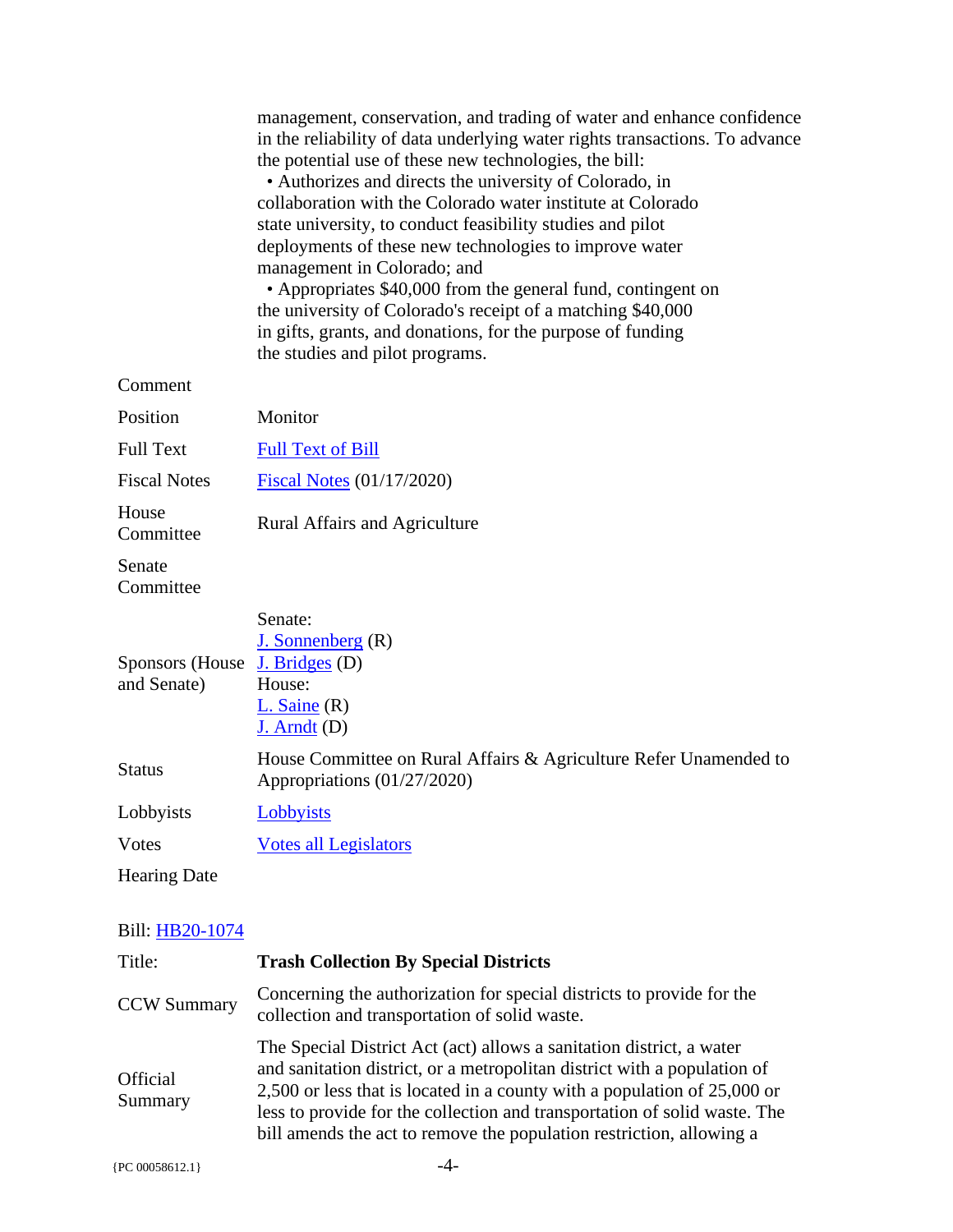|                                | sanitation district, water and sanitation district, or metropolitan district<br>to<br>provide for the collection and transportation of solid waste regardless of<br>the population in the district or the county. |
|--------------------------------|-------------------------------------------------------------------------------------------------------------------------------------------------------------------------------------------------------------------|
| Comment                        |                                                                                                                                                                                                                   |
| Position                       | Monitor                                                                                                                                                                                                           |
| <b>Full Text</b>               | <b>Full Text of Bill</b>                                                                                                                                                                                          |
| <b>Fiscal Notes</b>            | <b>Fiscal Notes (01/21/2020)</b>                                                                                                                                                                                  |
| House<br>Committee             | <b>Rural Affairs and Agriculture</b>                                                                                                                                                                              |
| Senate<br>Committee            | <b>Local Government</b>                                                                                                                                                                                           |
| Sponsors (House<br>and Senate) | Senate:<br>J. Smallwood (R)<br>House:<br>$K.$ Ransom $(R)$<br>$B.$ Titone (D)                                                                                                                                     |
| <b>Status</b>                  | Introduced In Senate - Assigned to Local Government (02/10/2020)                                                                                                                                                  |
| Lobbyists                      | Lobbyists                                                                                                                                                                                                         |
| Votes                          | <b>Votes all Legislators</b>                                                                                                                                                                                      |
| <b>Hearing Date</b>            | 02/27/2020                                                                                                                                                                                                        |

| Title:                     | <b>Employee Protection Lawful Off-duty Activities</b>                                                                                                                                                                                                        |
|----------------------------|--------------------------------------------------------------------------------------------------------------------------------------------------------------------------------------------------------------------------------------------------------------|
| <b>CCW Summary</b>         | Concerning clarification that the prohibition on an employer terminating<br>an employee for the employee's lawful off-duty activities extends to<br>activities that are lawful under state law even if those activities are not<br>lawful under federal law. |
| <b>Official</b><br>Summary | The bill prohibits an employer from terminating an employee for<br>the employee's lawful off-duty activities that are lawful under state law<br>even if those activities are not lawful under federal law.                                                   |
| Comment                    |                                                                                                                                                                                                                                                              |
| Position                   | Monitor                                                                                                                                                                                                                                                      |
| <b>Full Text</b>           | <b>Full Text of Bill</b>                                                                                                                                                                                                                                     |
| <b>Fiscal Notes</b>        | <b>Fiscal Notes (02/12/2020)</b>                                                                                                                                                                                                                             |
| House                      | <b>Business Affairs and Labor</b>                                                                                                                                                                                                                            |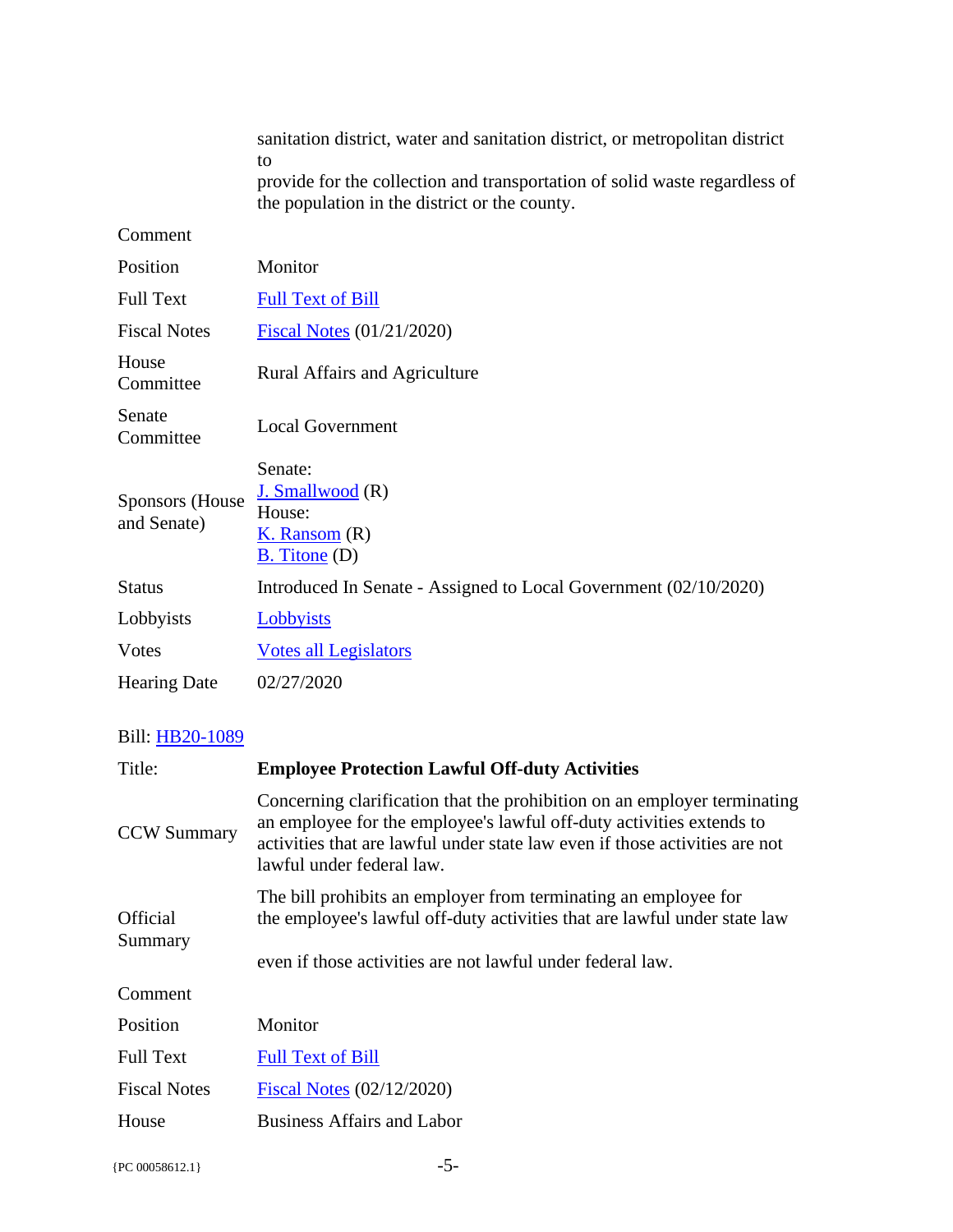Committee

Senate Committee

| Sponsors (House)<br>and Senate) | Senate:                                                                           |
|---------------------------------|-----------------------------------------------------------------------------------|
|                                 | House:<br>$J.$ Melton $(D)$                                                       |
| <b>Status</b>                   | House Committee on Business Affairs & Labor Postpone Indefinitely<br>(02/19/2020) |
| Lobbyists                       | Lobbyists                                                                         |
| Votes                           | Votes all Legislators                                                             |
| <b>Hearing Date</b>             |                                                                                   |

| Title:                         | <b>Local Governments Water Elements In Master Plans</b>                                                                                                                                                    |
|--------------------------------|------------------------------------------------------------------------------------------------------------------------------------------------------------------------------------------------------------|
| <b>CCW Summary</b>             | Concerning the authority of a local government's master plan to include<br>policies to implement state water plan goals as a condition of<br>development approvals.                                        |
| <b>Official</b><br>Summary     | The bill authorizes a local government master plan to include goals<br>specified in the state water plan and to include policies that condition<br>development approvals on implementation of those goals. |
| Comment                        |                                                                                                                                                                                                            |
| Position                       | Monitor                                                                                                                                                                                                    |
| <b>Full Text</b>               | <b>Full Text of Bill</b>                                                                                                                                                                                   |
| <b>Fiscal Notes</b>            | Fiscal Notes (02/18/2020)                                                                                                                                                                                  |
| House<br>Committee             | <b>Rural Affairs and Agriculture</b>                                                                                                                                                                       |
| Senate<br>Committee            | <b>Agriculture and Natural Resources</b>                                                                                                                                                                   |
| Sponsors (House<br>and Senate) | Senate:<br>$J.$ Bridges (D)<br>House:<br>$J.$ Arndt $(D)$                                                                                                                                                  |
| <b>Status</b>                  | Introduced In Senate - Assigned to Agriculture & Natural Resources<br>(02/13/2020)                                                                                                                         |
| Lobbyists                      | Lobbyists                                                                                                                                                                                                  |
| Votes                          | <b>Votes all Legislators</b>                                                                                                                                                                               |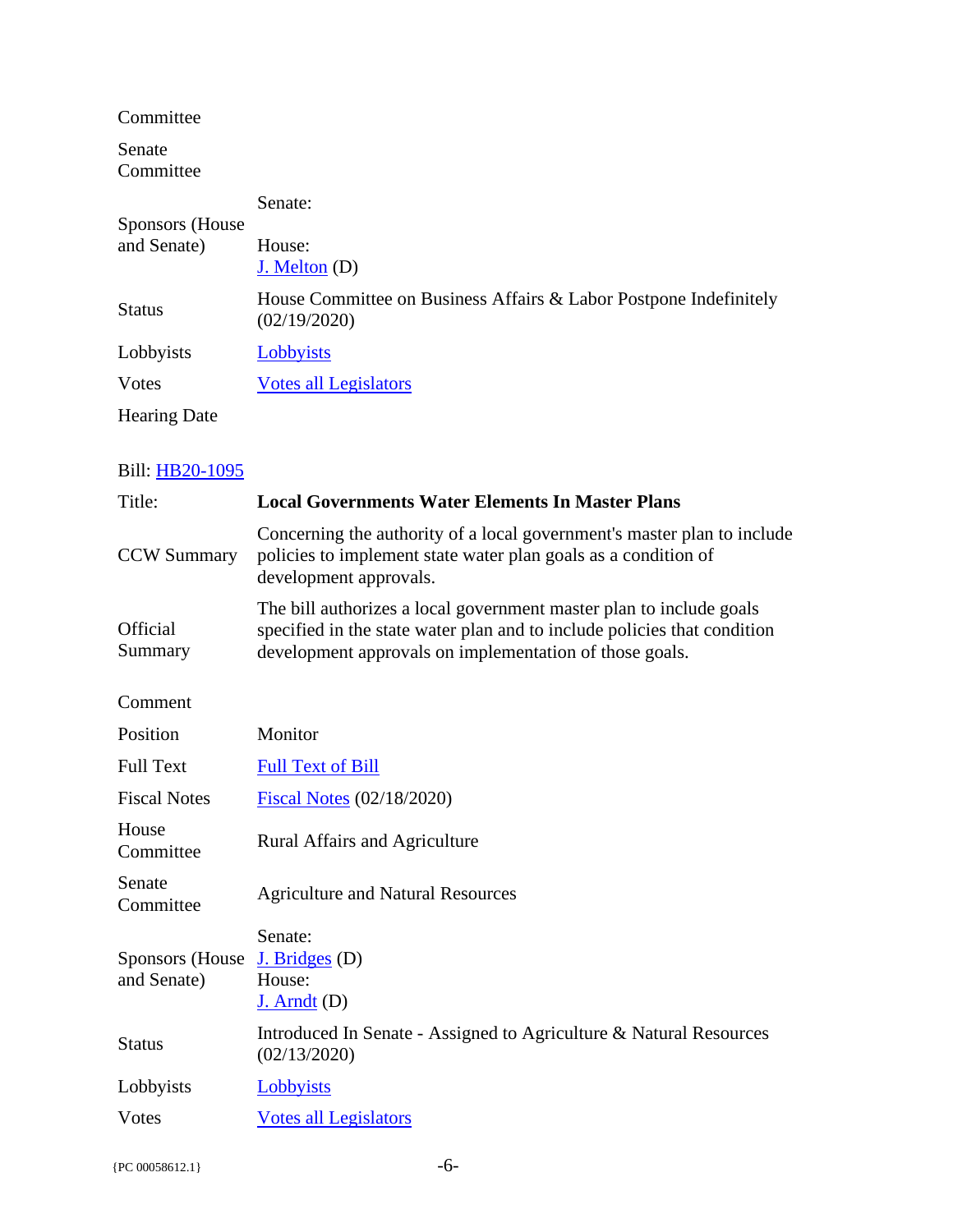| Title:              | <b>Connected Municipal Use No Change If Already Quantified</b>                                                                                                                                                                                                                                                                                                                                                                                                                                                                                                                                                                                                                                                                                                                                                                                                                                                                                                                                                                                                                                                                                                                                                                                                                                                                                                                                                                                                                                                                                                                                  |
|---------------------|-------------------------------------------------------------------------------------------------------------------------------------------------------------------------------------------------------------------------------------------------------------------------------------------------------------------------------------------------------------------------------------------------------------------------------------------------------------------------------------------------------------------------------------------------------------------------------------------------------------------------------------------------------------------------------------------------------------------------------------------------------------------------------------------------------------------------------------------------------------------------------------------------------------------------------------------------------------------------------------------------------------------------------------------------------------------------------------------------------------------------------------------------------------------------------------------------------------------------------------------------------------------------------------------------------------------------------------------------------------------------------------------------------------------------------------------------------------------------------------------------------------------------------------------------------------------------------------------------|
| <b>CCW Summary</b>  | Concerning the ability to use water that has been adjudicated for<br>municipal use in an interconnected treated municipal water supply<br>system if the historical consumptive use of the water right has already<br>been quantified in a previous change of the water right.                                                                                                                                                                                                                                                                                                                                                                                                                                                                                                                                                                                                                                                                                                                                                                                                                                                                                                                                                                                                                                                                                                                                                                                                                                                                                                                   |
|                     | Current law limits the place of use of water subject to a changed                                                                                                                                                                                                                                                                                                                                                                                                                                                                                                                                                                                                                                                                                                                                                                                                                                                                                                                                                                                                                                                                                                                                                                                                                                                                                                                                                                                                                                                                                                                               |
| Official<br>Summary | water right that has been decreed for use in a treated domestic or<br>municipal water supply system to only that system. The bill authorizes<br>the<br>use of that water in an interconnected treated domestic or municipal<br>water<br>supply system if:<br>• The water is attributable to a water right for which the<br>historical consumptive use has previously been quantified,<br>diverted from a point of diversion that has already been<br>decreed for that water right, and delivered from the decreed<br>treated system to the interconnected treated system without<br>the water being returned to the natural stream; and<br>• The owner of the water right has given written notice to the<br>division engineer that identifies the proposed accounting<br>for the use of the water right and the division engineer has<br>approved the accounting.<br>The owner of the water right must give notice to all persons on the<br>substitute water supply plan notification list for the applicable water<br>division. The division engineer will review any comments received on<br>the<br>proposed accounting and make a determination whether the accounting<br>is adequate. This determination may be appealed to the water judge.<br>Other<br>than the place of use, all of the terms and conditions of the previous<br>change of water right decree continue to apply to the water right. A<br>claim<br>to any return flows from the use of the water right in the interconnected<br>treated domestic or municipal water supply system must be approved by<br>the water judge. |
| Comment             |                                                                                                                                                                                                                                                                                                                                                                                                                                                                                                                                                                                                                                                                                                                                                                                                                                                                                                                                                                                                                                                                                                                                                                                                                                                                                                                                                                                                                                                                                                                                                                                                 |
| Position            | Monitor                                                                                                                                                                                                                                                                                                                                                                                                                                                                                                                                                                                                                                                                                                                                                                                                                                                                                                                                                                                                                                                                                                                                                                                                                                                                                                                                                                                                                                                                                                                                                                                         |
| <b>Full Text</b>    | <b>Full Text of Bill</b>                                                                                                                                                                                                                                                                                                                                                                                                                                                                                                                                                                                                                                                                                                                                                                                                                                                                                                                                                                                                                                                                                                                                                                                                                                                                                                                                                                                                                                                                                                                                                                        |
| <b>Fiscal Notes</b> | <b>Fiscal Notes (02/11/2020)</b>                                                                                                                                                                                                                                                                                                                                                                                                                                                                                                                                                                                                                                                                                                                                                                                                                                                                                                                                                                                                                                                                                                                                                                                                                                                                                                                                                                                                                                                                                                                                                                |
| House               | <b>Rural Affairs and Agriculture</b>                                                                                                                                                                                                                                                                                                                                                                                                                                                                                                                                                                                                                                                                                                                                                                                                                                                                                                                                                                                                                                                                                                                                                                                                                                                                                                                                                                                                                                                                                                                                                            |
| {PC 00058612.1}     | $-7-$                                                                                                                                                                                                                                                                                                                                                                                                                                                                                                                                                                                                                                                                                                                                                                                                                                                                                                                                                                                                                                                                                                                                                                                                                                                                                                                                                                                                                                                                                                                                                                                           |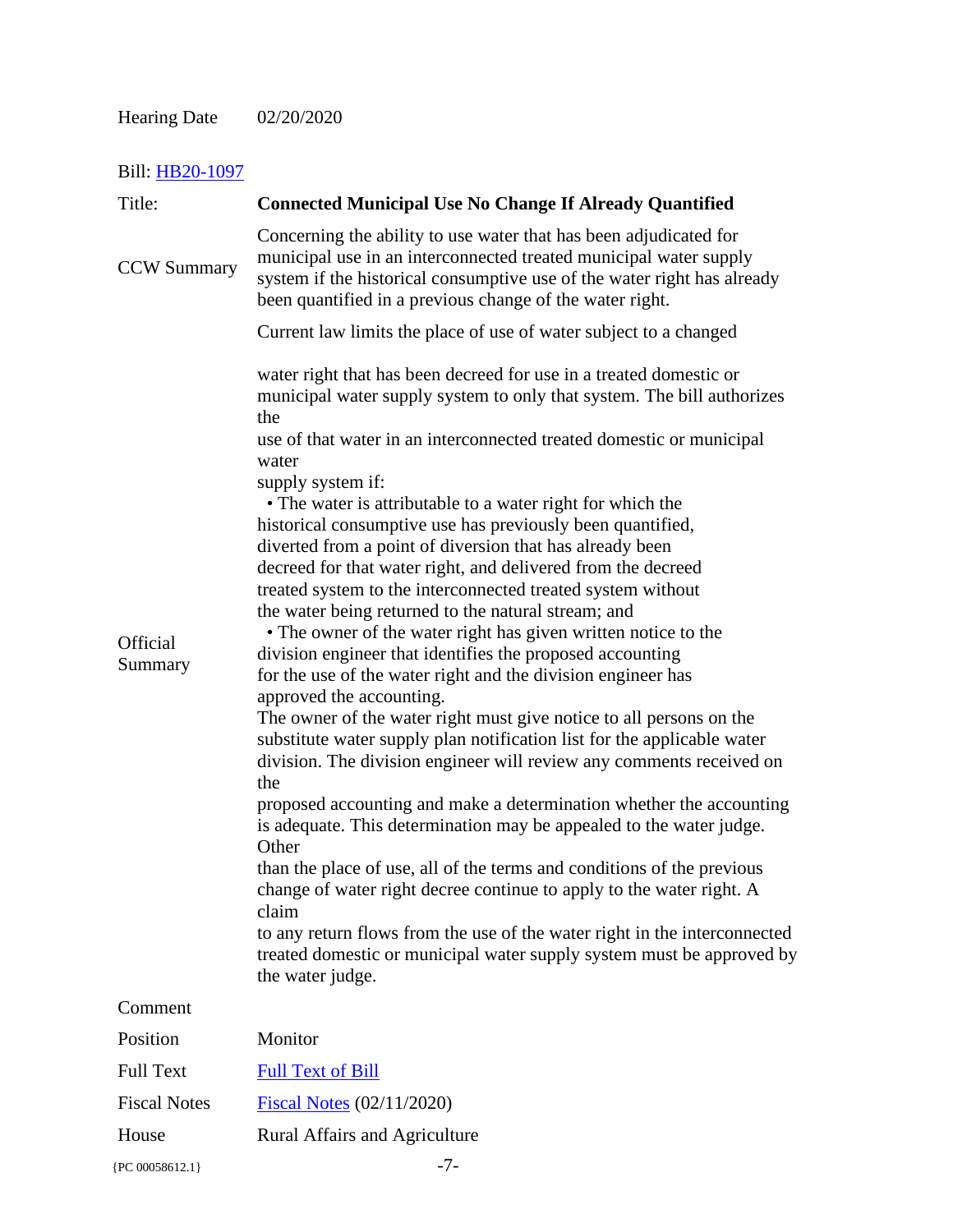Committee

Senate Committee

#### Senate:

| Sponsors (House)<br>and Senate) | House:<br>$J.$ Arndt $(D)$<br>$M.$ Young (D)                                         |
|---------------------------------|--------------------------------------------------------------------------------------|
| <b>Status</b>                   | House Committee on Rural Affairs & Agriculture Postpone Indefinitely<br>(02/13/2020) |
| Lobbyists                       | Lobbyists                                                                            |
| Votes                           | <b>Votes all Legislators</b>                                                         |
| <b>Hearing Date</b>             |                                                                                      |

| Title:              | <b>State Government Regulation Of Perfluoroalkyl And</b><br><b>Polyfluoroalkyl Substances</b>                                                                                                                                                                                                                                                                                                                                                                                                                                                                                                                                                                                                                                                                                                                                                                                        |
|---------------------|--------------------------------------------------------------------------------------------------------------------------------------------------------------------------------------------------------------------------------------------------------------------------------------------------------------------------------------------------------------------------------------------------------------------------------------------------------------------------------------------------------------------------------------------------------------------------------------------------------------------------------------------------------------------------------------------------------------------------------------------------------------------------------------------------------------------------------------------------------------------------------------|
| <b>CCW Summary</b>  | Concerning the authority of the state government to regulate<br>perfluoroalkyl and polyfluoroalkyl substances.                                                                                                                                                                                                                                                                                                                                                                                                                                                                                                                                                                                                                                                                                                                                                                       |
|                     | The bill addresses the authority of the state government to regulate<br>perfluoroalkyl and polyfluoroalkyl substances (PFAS).<br><b>Section 1</b> of the bill addresses when PFAS may be used for<br>firefighting foam system testing both in general and in certain aircraft<br>hangars.                                                                                                                                                                                                                                                                                                                                                                                                                                                                                                                                                                                            |
| Official<br>Summary | <b>Section 2</b> grants the department of public health and environment<br>the power to adopt and enforce standards and regulations that require<br>public drinking water systems to sample drinking water supply sources<br>and finished drinking water for PFAS.<br><b>Section 3</b> clarifies that the water quality control commission<br>may set standards related to PFAS in surface water and groundwater and<br>may require wastewater systems to collect PFAS data relevant to the<br>commission setting PFAS standards.<br>Section 4 requires the solid and hazardous waste commission to<br>promulgate rules for a certificate of registration for any facility or fire<br>department that possesses PFAS in firefighting agents or firefighting<br>equipment and for standards for the capture and disposal of PFAS in<br>firefighting agents or firefighting equipment. |
| Comment             |                                                                                                                                                                                                                                                                                                                                                                                                                                                                                                                                                                                                                                                                                                                                                                                                                                                                                      |
| Position            | Monitor                                                                                                                                                                                                                                                                                                                                                                                                                                                                                                                                                                                                                                                                                                                                                                                                                                                                              |
| <b>Full Text</b>    | <b>Full Text of Bill</b>                                                                                                                                                                                                                                                                                                                                                                                                                                                                                                                                                                                                                                                                                                                                                                                                                                                             |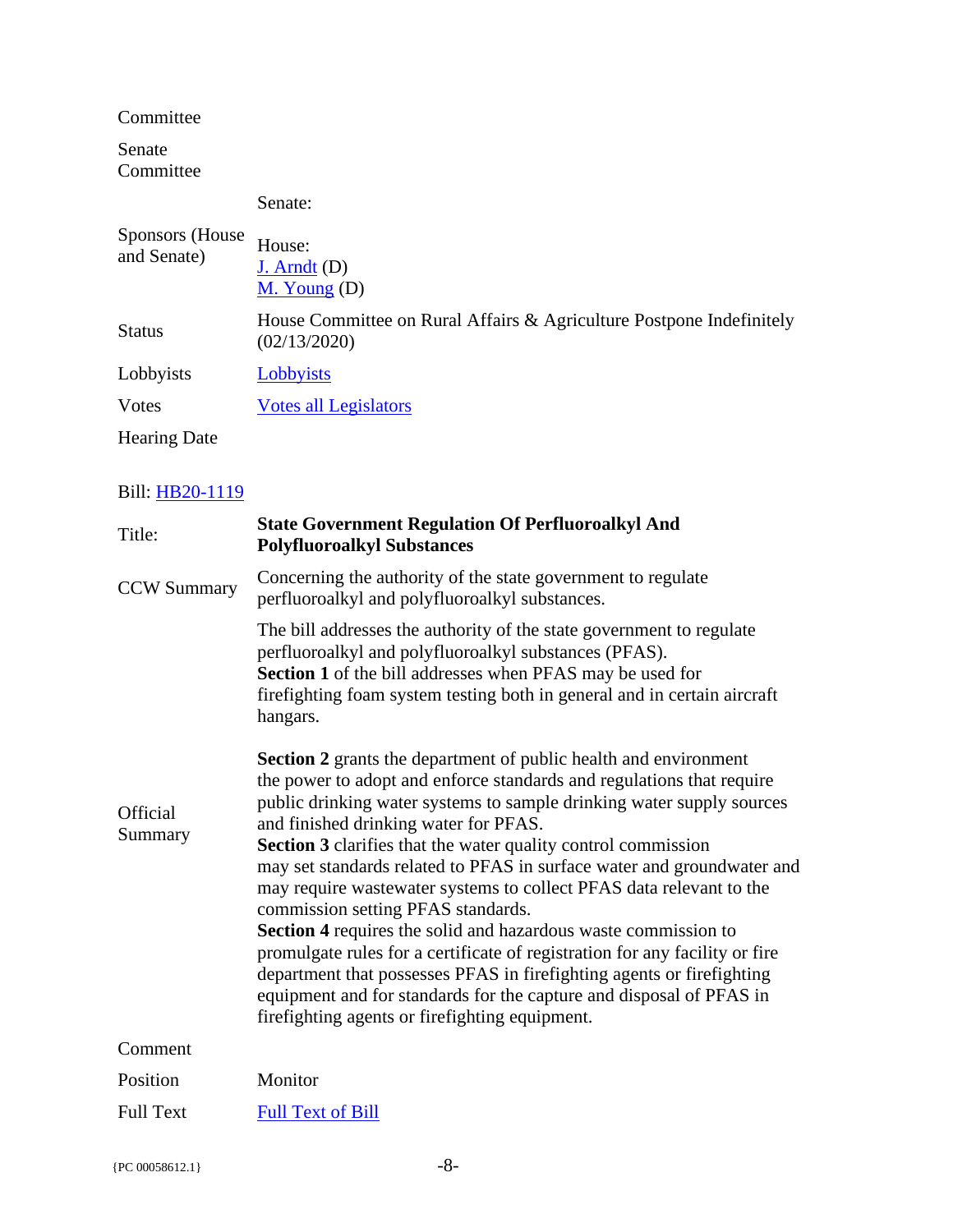| <b>Fiscal Notes</b>                            | <b>Fiscal Notes (01/31/2020)</b>                                                     |
|------------------------------------------------|--------------------------------------------------------------------------------------|
| House<br>Committee                             | <b>Energy and Environment</b>                                                        |
| Senate<br>Committee                            |                                                                                      |
| Sponsors (House $D$ . Hisey (R)<br>and Senate) | Senate:<br>$P.$ Lee $(D)$<br>House:<br>$L.$ Landgraf $(R)$<br><u>T. Exum Sr.</u> (D) |
| <b>Status</b>                                  | Introduced In House - Assigned to Energy $\&$ Environment (01/15/2020)               |
| Lobbyists                                      | Lobbyists                                                                            |
| Votes                                          | <b>Votes all Legislators</b>                                                         |
| <b>Hearing Date</b>                            | 03/02/2020                                                                           |

| Title:             | <b>Public Real Property Index</b>                                                                                                                                                                                                |
|--------------------|----------------------------------------------------------------------------------------------------------------------------------------------------------------------------------------------------------------------------------|
| <b>CCW Summary</b> | Concerning supplementing the centralized inventory of state-owned real<br>property maintained by the office of the state architect to include all<br>publicly owned real property.                                               |
|                    | Not later than December 31, 2020, the bill requires each state<br>agency, state institution of higher education, and political subdivision of<br>the state to submit to the office of the state architect (office) a list of all |
|                    | usable real property owned by or under the control of the agency,                                                                                                                                                                |
|                    | institution, or political subdivision of the state. This list must include, if<br>applicable:                                                                                                                                    |
|                    | • The address where the real property is located;                                                                                                                                                                                |
|                    | • The size of the real property;                                                                                                                                                                                                 |
|                    | • How the real property is zoned;                                                                                                                                                                                                |
| <b>Official</b>    | • Contact information for the state agency, institution, or                                                                                                                                                                      |
| Summary            | political subdivision of the state that owns or controls the                                                                                                                                                                     |
|                    | real property;                                                                                                                                                                                                                   |
|                    | • The plan, if one is available, for the use, development, or<br>sale of the real property; and                                                                                                                                  |
|                    | • A description that includes the condition of the real                                                                                                                                                                          |
|                    | property and a measurement of total area of the real                                                                                                                                                                             |
|                    | property that is vacant, unused, or underdeveloped.                                                                                                                                                                              |
|                    | Not later than December 31 of each subsequent year, each state                                                                                                                                                                   |
|                    | agency, state institution, and political subdivision of the state must<br>submit                                                                                                                                                 |
|                    | to the office any updates to the information the agency, institution, or                                                                                                                                                         |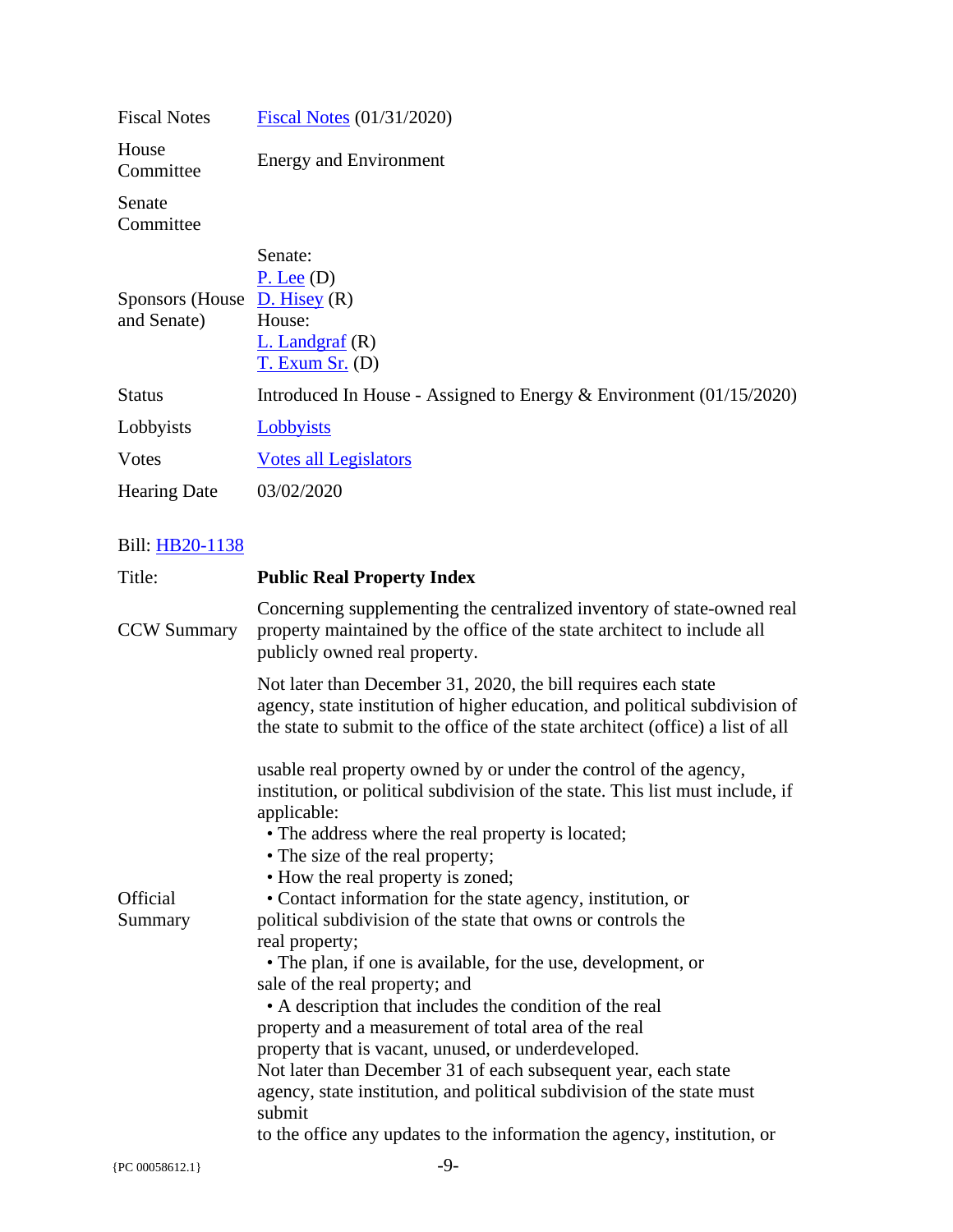|                                                             | political subdivision of the state originally submitted to the office about<br>the usable real property the agency, institution, or political subdivision<br>of<br>the state owns or controls.<br>Beginning July 1, 2021, whenever any state agency, state<br>institution of higher education, or political subdivision of the state plans<br>to offer any usable real property for sale, or otherwise plans to solicit<br>any<br>offer to purchase real property, the agency, institution, or political<br>subdivision of the state shall notify the office.<br>Not later than July 1, 2021, the office must establish and maintain<br>a current database that includes the information listed above. This<br>database must be available free of charge to the public on the office's<br>website. |
|-------------------------------------------------------------|----------------------------------------------------------------------------------------------------------------------------------------------------------------------------------------------------------------------------------------------------------------------------------------------------------------------------------------------------------------------------------------------------------------------------------------------------------------------------------------------------------------------------------------------------------------------------------------------------------------------------------------------------------------------------------------------------------------------------------------------------------------------------------------------------|
| Comment                                                     |                                                                                                                                                                                                                                                                                                                                                                                                                                                                                                                                                                                                                                                                                                                                                                                                    |
| Position                                                    | Monitor                                                                                                                                                                                                                                                                                                                                                                                                                                                                                                                                                                                                                                                                                                                                                                                            |
| <b>Full Text</b>                                            | <b>Full Text of Bill</b>                                                                                                                                                                                                                                                                                                                                                                                                                                                                                                                                                                                                                                                                                                                                                                           |
| <b>Fiscal Notes</b>                                         | Fiscal Notes (02/14/2020)                                                                                                                                                                                                                                                                                                                                                                                                                                                                                                                                                                                                                                                                                                                                                                          |
| House<br>Committee                                          | <b>Transportation and Local Government</b>                                                                                                                                                                                                                                                                                                                                                                                                                                                                                                                                                                                                                                                                                                                                                         |
| Senate<br>Committee                                         |                                                                                                                                                                                                                                                                                                                                                                                                                                                                                                                                                                                                                                                                                                                                                                                                    |
| Sponsors (House $\overline{R}$ . Gardner (R)<br>and Senate) | Senate:<br>$J.$ Bridges (D)<br>House:<br>$J.$ Coleman $(D)$<br>$C.$ Larson $(R)$                                                                                                                                                                                                                                                                                                                                                                                                                                                                                                                                                                                                                                                                                                                   |
| <b>Status</b>                                               | Introduced In House - Assigned to Transportation & Local Government<br>+ Appropriations $(01/16/2020)$                                                                                                                                                                                                                                                                                                                                                                                                                                                                                                                                                                                                                                                                                             |
| Lobbyists                                                   | <b>Lobbyists</b>                                                                                                                                                                                                                                                                                                                                                                                                                                                                                                                                                                                                                                                                                                                                                                                   |
| <b>Votes</b>                                                | <b>Votes all Legislators</b>                                                                                                                                                                                                                                                                                                                                                                                                                                                                                                                                                                                                                                                                                                                                                                       |
| <b>Hearing Date</b>                                         |                                                                                                                                                                                                                                                                                                                                                                                                                                                                                                                                                                                                                                                                                                                                                                                                    |
| Bill: HB20-1143                                             |                                                                                                                                                                                                                                                                                                                                                                                                                                                                                                                                                                                                                                                                                                                                                                                                    |
| Title:                                                      | <b>Environmental Justice and Projects Increase Environmental Fines</b>                                                                                                                                                                                                                                                                                                                                                                                                                                                                                                                                                                                                                                                                                                                             |
| <b>CCW Summary</b>                                          | Concerning additional public health protections regarding alleged<br>environmental violations, and, in connection therewith, raising the<br>maximum fines for air quality and water quality violations and                                                                                                                                                                                                                                                                                                                                                                                                                                                                                                                                                                                         |

Official Current state law sets the maximum civil fine for most air quality

allocating the fines to environmental mitigation projects.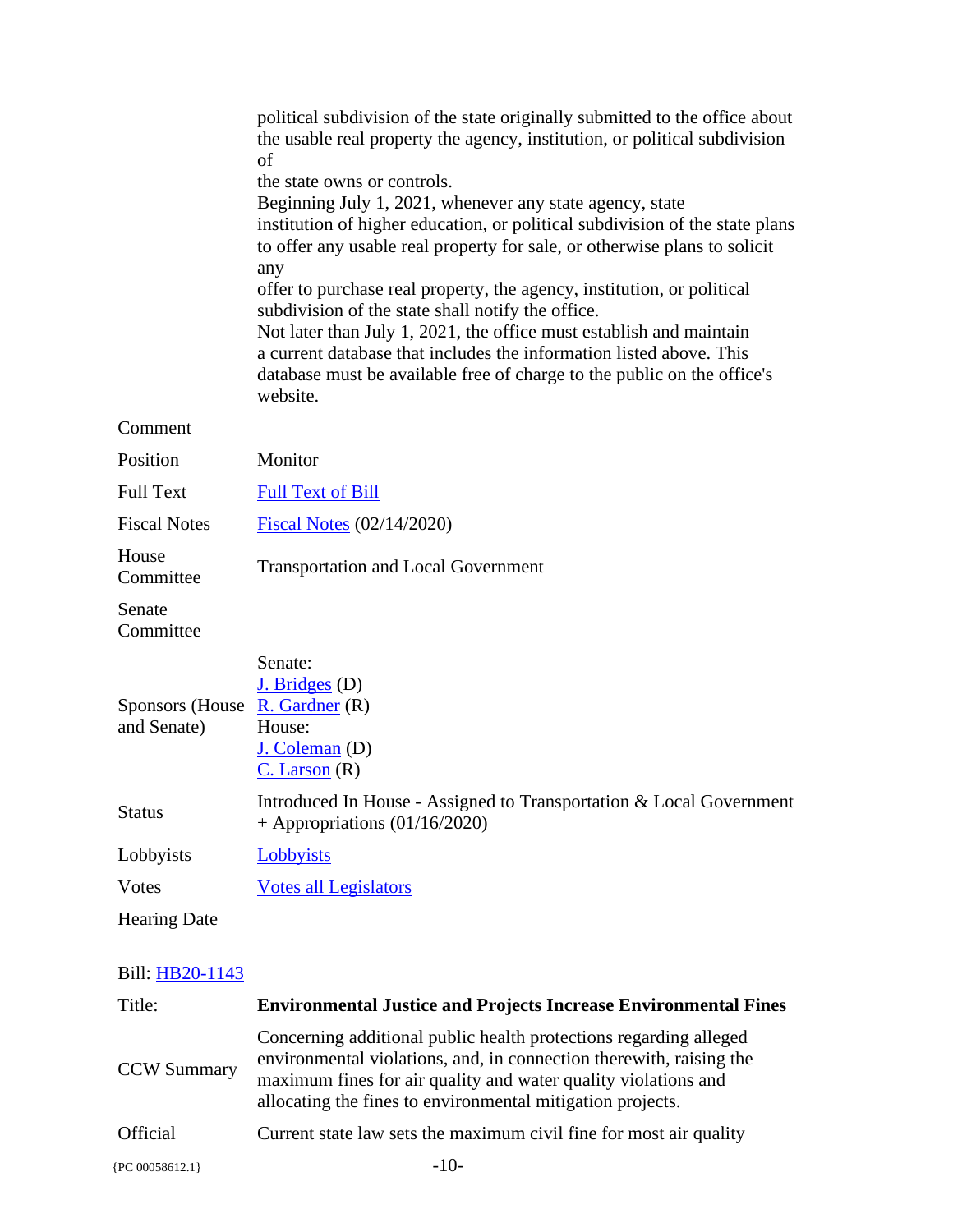| Summary          | violations at \$15,000 per day and most water quality violations at<br>\$10,000                                                                                                                                                                                                                                                                                                                                                      |
|------------------|--------------------------------------------------------------------------------------------------------------------------------------------------------------------------------------------------------------------------------------------------------------------------------------------------------------------------------------------------------------------------------------------------------------------------------------|
|                  | per day, but federal law allows the federal environmental protection<br>agency to assess a maximum daily fine per violation of \$47,357 for                                                                                                                                                                                                                                                                                          |
|                  | these<br>violations. Sections 2 and 4 of the bill raise the maximum fine to<br>\$47,357                                                                                                                                                                                                                                                                                                                                              |
|                  | per day and direct the air quality control commission and the water<br>quality control commission in the department of public health and<br>environment (department) to annually adjust the maximum fine based<br><sub>on</sub>                                                                                                                                                                                                      |
|                  | changes in the consumer price index.<br>Current law allocates all water quality fines to the water quality<br>improvement fund; section 4 authorizes the use of money in that fund to<br>pay for projects addressing impacts to environmental justice<br>communities.                                                                                                                                                                |
|                  | Section 4 also extends the repeal date for the water quality improvement<br>fund to September 1, 2025.                                                                                                                                                                                                                                                                                                                               |
|                  | Current law allocates all air quality fines to the general fund;<br>section 3 allocates them to the newly created community impact cash<br>fund. Section 3 also:                                                                                                                                                                                                                                                                     |
|                  | • Specifies that the department is to use money in the<br>community impact cash fund for environmental mitigation<br>projects (EMPs);                                                                                                                                                                                                                                                                                                |
|                  | • Defines an EMP as a project that avoids, minimizes, or<br>mitigates the adverse effects of a violation or alleged<br>violation of the air quality or water quality laws;<br>• Creates the environmental justice advisory board to<br>recommend EMPs in response to violations or alleged                                                                                                                                           |
|                  | violations that affect environmental justice communities;<br>and                                                                                                                                                                                                                                                                                                                                                                     |
|                  | • Creates an environmental justice ombudsperson position<br>within the department, who serves as chief staff to the<br>advisory board and advocates for environmental justice<br>communities.                                                                                                                                                                                                                                        |
|                  | Section 3 also requires the department to post proposed EMPs on<br>the department's website in a format that allows the public to submit<br>comments on the proposed EMP, not approve an EMP until at least 45<br>days after the EMP has been posted on its website, and include a<br>description of all approved EMPs in its departmental SMART Act<br>presentations.<br>Section 1 sunsets the advisory board on September 1, 2025. |
| Comment          |                                                                                                                                                                                                                                                                                                                                                                                                                                      |
| Position         | Monitor                                                                                                                                                                                                                                                                                                                                                                                                                              |
| <b>Full Text</b> | <b>Full Text of Bill</b>                                                                                                                                                                                                                                                                                                                                                                                                             |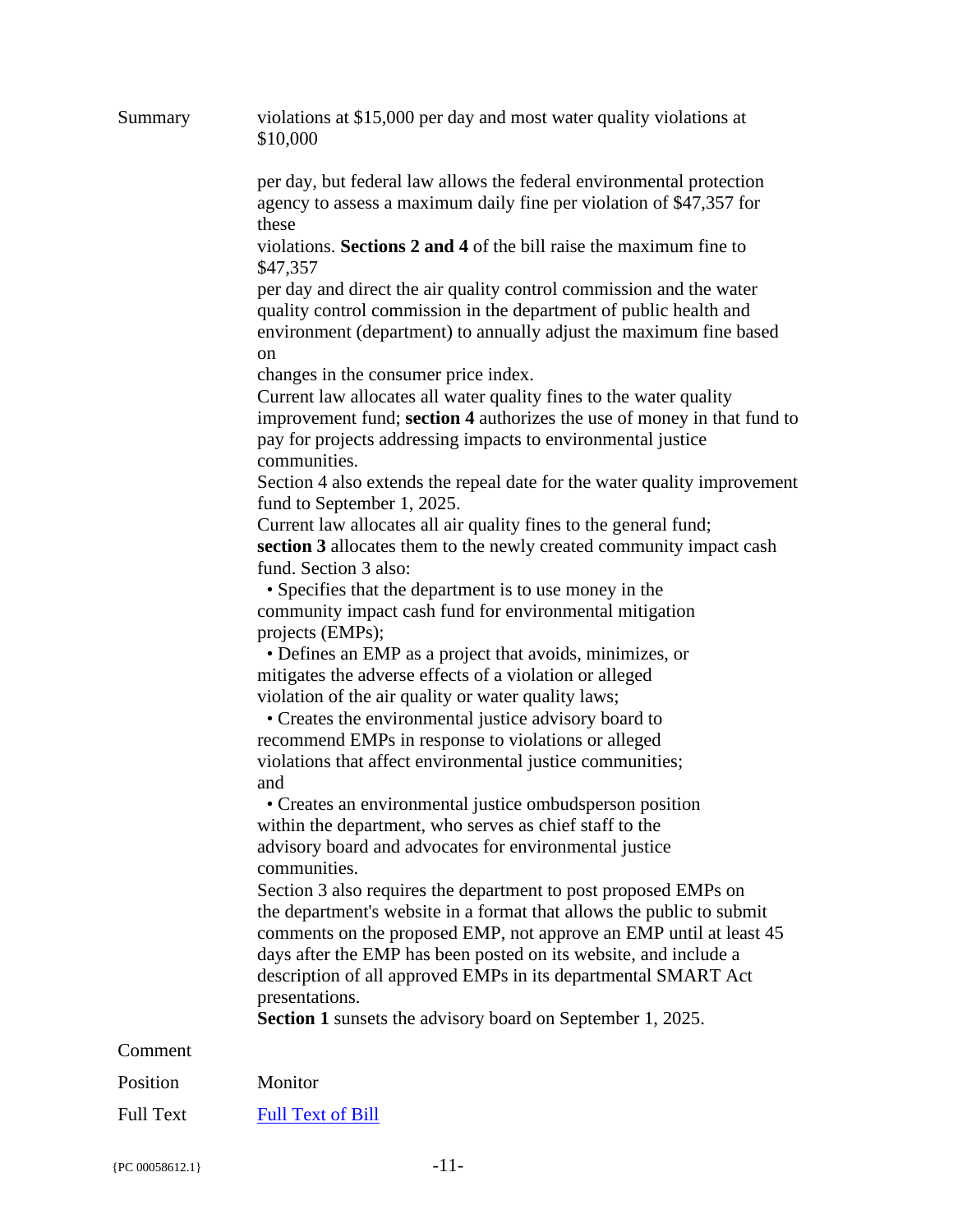| <b>Fiscal Notes</b>             | Fiscal Notes (02/06/2020)                                                               |
|---------------------------------|-----------------------------------------------------------------------------------------|
| House<br>Committee              | Energy and Environment                                                                  |
| Senate<br>Committee             |                                                                                         |
| Sponsors (House)<br>and Senate) | Senate:<br>$F.$ Winter (D)<br>House:<br>$D.$ Jackson $(D)$<br>S. Gonzales-Gutierrez (D) |
| <b>Status</b>                   | House Committee on Energy & Environment Refer Amended to<br>Finance (02/10/2020)        |
| Lobbyists                       | Lobbyists                                                                               |
| Votes                           | Votes all Legislators                                                                   |
| <b>Hearing Date</b>             | 02/27/2020                                                                              |

| Concerning the "Workers' Compensation Act of Colorado", and, in<br>connection therewith, making changes that affect the timely payment of<br>benefits, guardian and conservator services, offsets related to the receipt<br>of federal disability or retirement benefits, the apportionment of<br>benefits, the selection of independent medical examiners, limits on<br><b>CCW Summary</b><br>temporary disability and permanent partial disability payments, the<br>withdrawal of admissions of liability, mileage expense reimbursement,<br>the authority of prehearing administrative law judges, petitions to<br>review, the reopening of permanent total disability awards, and appeals<br>to the court of appeals.<br>The bill:<br>• Clarifies when payments for benefits and penalties payable<br>to an injured worker are deemed paid (section 1);<br>• Adds guardian and conservator services to the list of<br>medical aid that an employer is required to furnish to an<br>employee who is incapacitated as a result of a work-related<br>injury or occupational disease (section 2);<br>Official<br>• Requires a claimant for mileage reimbursement for travel<br>Summary<br>related to obtaining compensable medical care to submit a<br>request to the employer or insurer within 120 days after the<br>expense is incurred and requires the employer or insurer to<br>pay or dispute mileage within 30 days of submittal and to<br>include in the brochure of claimants' rights an explanation<br>of rights to mileage reimbursement and the deadline for<br>filing a request (sections 2 and 7);<br>$-12-$<br>{PC 00058612.1} | Title: | <b>Workers' Compensation</b> |
|------------------------------------------------------------------------------------------------------------------------------------------------------------------------------------------------------------------------------------------------------------------------------------------------------------------------------------------------------------------------------------------------------------------------------------------------------------------------------------------------------------------------------------------------------------------------------------------------------------------------------------------------------------------------------------------------------------------------------------------------------------------------------------------------------------------------------------------------------------------------------------------------------------------------------------------------------------------------------------------------------------------------------------------------------------------------------------------------------------------------------------------------------------------------------------------------------------------------------------------------------------------------------------------------------------------------------------------------------------------------------------------------------------------------------------------------------------------------------------------------------------------------------------------------------------------------------------------------------------------------------------------------|--------|------------------------------|
|                                                                                                                                                                                                                                                                                                                                                                                                                                                                                                                                                                                                                                                                                                                                                                                                                                                                                                                                                                                                                                                                                                                                                                                                                                                                                                                                                                                                                                                                                                                                                                                                                                                |        |                              |
|                                                                                                                                                                                                                                                                                                                                                                                                                                                                                                                                                                                                                                                                                                                                                                                                                                                                                                                                                                                                                                                                                                                                                                                                                                                                                                                                                                                                                                                                                                                                                                                                                                                |        |                              |
|                                                                                                                                                                                                                                                                                                                                                                                                                                                                                                                                                                                                                                                                                                                                                                                                                                                                                                                                                                                                                                                                                                                                                                                                                                                                                                                                                                                                                                                                                                                                                                                                                                                |        |                              |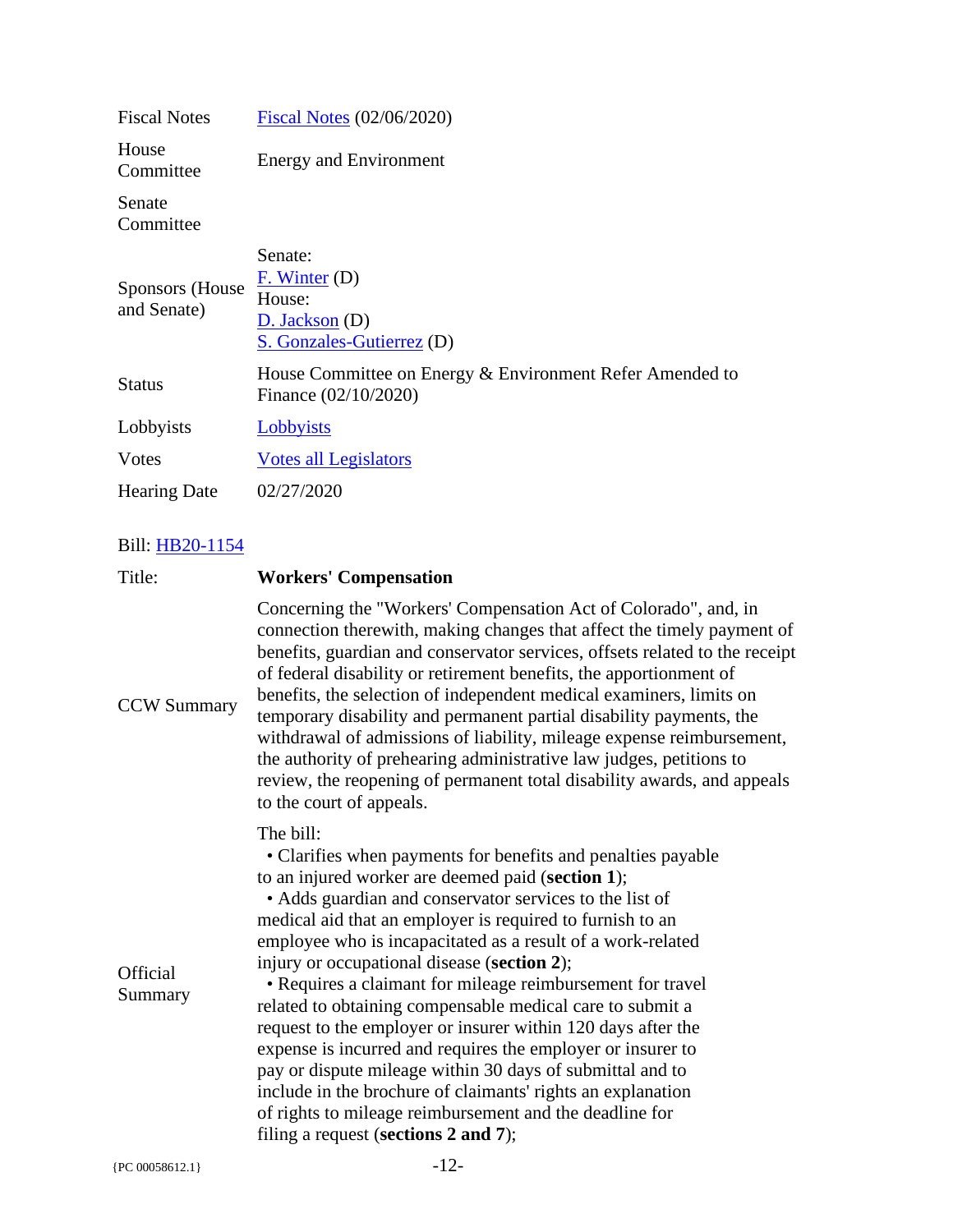• Clarifies that offsets to disability benefits granted by the federal Old-Age, Survivors, and Disability Insurance Amendments of 1965 only apply if the payments were not already being received by the employee at the time of the work-related injury (**section 3**);

 • Prohibits the reduction of an employee's temporary total disability, temporary partial disability, or medical benefits based on apportionment under any circumstances; limits apportionment of permanent impairment to specific situations; and declares that the employer or insurer bears the burden of proof, by a preponderance of evidence, at a hearing regarding apportionment of permanent impairment or permanent total disability benefits (**section 4**);

 • Adds the conditions that, in order for an employer or insurer to request the selection of an independent medical examiner when an authorized treating physician has not determined that the employee has reached maximum medical improvement (MMI), an examining physician must serve a written report to the authorized treating physician specifying that the examining physician has determined that the employee has reached MMI; the authorized treating physician must examine the employee at least 20 months after the date of the injury and determine that the employee has reached MMI; the authorized treating physician must be served with a written report indicating MMI; and the authorized treating physician has responded that the employee has not reached MMI or has failed to respond within 15 days after service of the report (**section 5**);

 • Changes the whole person impairment rating applicable to an injured worker from 25% to 19% for purposes of determining the maximum amount of combined temporary disability and permanent partial disability payments an injured worker may receive (**section 6**);

 • Prohibits an employer or insurer from withdrawing an admission of liability 2 years after the date the admission of liability on the issue of compensability was filed, except in cases of fraud (**section 7**);

 • Prohibits the director of the division of workers' compensation or an administrative law judge from determining issues of compensability or liability unless specific benefits or penalties are awarded or denied at the same time (**section 8**);

 • Clarifies the scope of authority of prehearing administrative law judges (**section 9**);

 • Increases the threshold amount that an injured worker must earn in order for permanent total disability payments to cease and allows for annual adjustment of the threshold amount starting in 2021 (**section 11**); and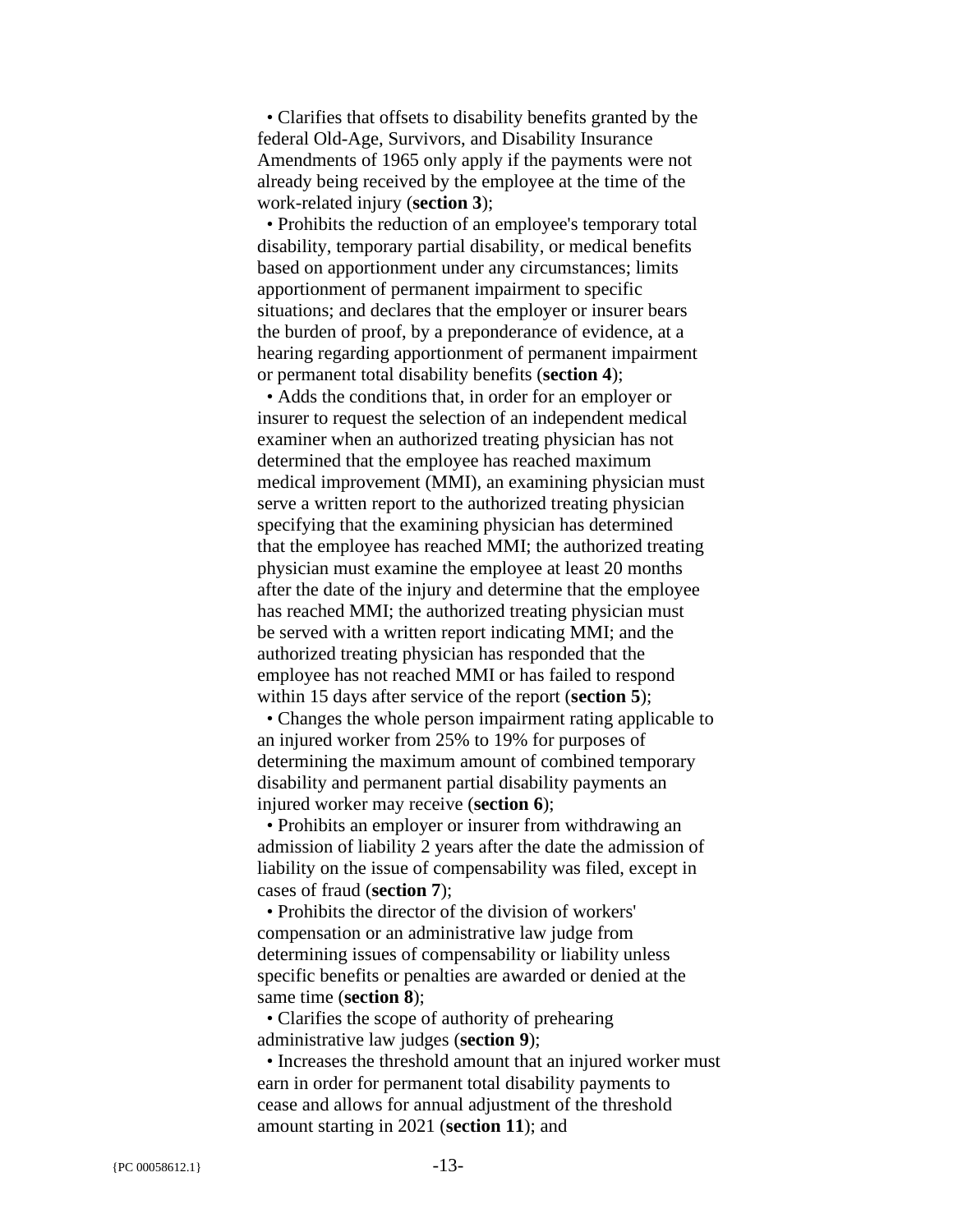#### • Clarifies the orders that are subject to review or appeal (**sections 10 and 12**).

Comment

| Position                       | Monitor                                                                                               |
|--------------------------------|-------------------------------------------------------------------------------------------------------|
| <b>Full Text</b>               | <b>Full Text of Bill</b>                                                                              |
| <b>Fiscal Notes</b>            | <b>Fiscal Notes</b> (02/11/2020)                                                                      |
| House<br>Committee             | <b>Business Affairs and Labor</b>                                                                     |
| Senate<br>Committee            |                                                                                                       |
| Sponsors (House<br>and Senate) | Senate:<br>$V.$ Marble $(R)$<br>J. Bridges (D)<br>House:<br>T. Kraft-Tharp (D)<br>K. Van Winkle $(R)$ |
| <b>Status</b>                  | House Committee on Business Affairs & Labor Refer Unamended to<br>Appropriations $(02/12/2020)$       |
| Lobbyists                      | Lobbyists                                                                                             |
| <b>V</b> otes                  | <b>Votes all Legislators</b>                                                                          |
| <b>Hearing Date</b>            |                                                                                                       |

| Title:                     | <b>Loaned Water For Instream Flows To Improve Environment</b>                                                                                                                                                                      |
|----------------------------|------------------------------------------------------------------------------------------------------------------------------------------------------------------------------------------------------------------------------------|
| <b>CCW Summary</b>         | Concerning the Colorado water conservation board's authority to use<br>water that a water right owner voluntarily loans to the board for<br>instream flow purposes.                                                                |
|                            | Under current law, the Colorado water conservation board (board),<br>subject to procedural requirements established to prevent injury to water<br>rights and decreed conditional water rights, may use loaned water for            |
| <b>Official</b><br>Summary | instream flows if the loaned water is used for preserving the natural<br>environment of a stream reach that is subject to a decreed instream flow<br>water right held by the board. The bill expands the number of years<br>within |
|                            | a 10-year period that a renewable loan may be exercised from 3 years to<br>5 years, but for no more than 3 consecutive years, and allows a loan to<br>be                                                                           |
|                            | renewed for up to 2 additional 10-year periods. The bill limits the<br>duration that an expedited loan may be exercised for up to one year, and<br>prohibits an applicant from seeking additional expedited loans regarding        |
| {PC 00058612.1}            | $-14-$                                                                                                                                                                                                                             |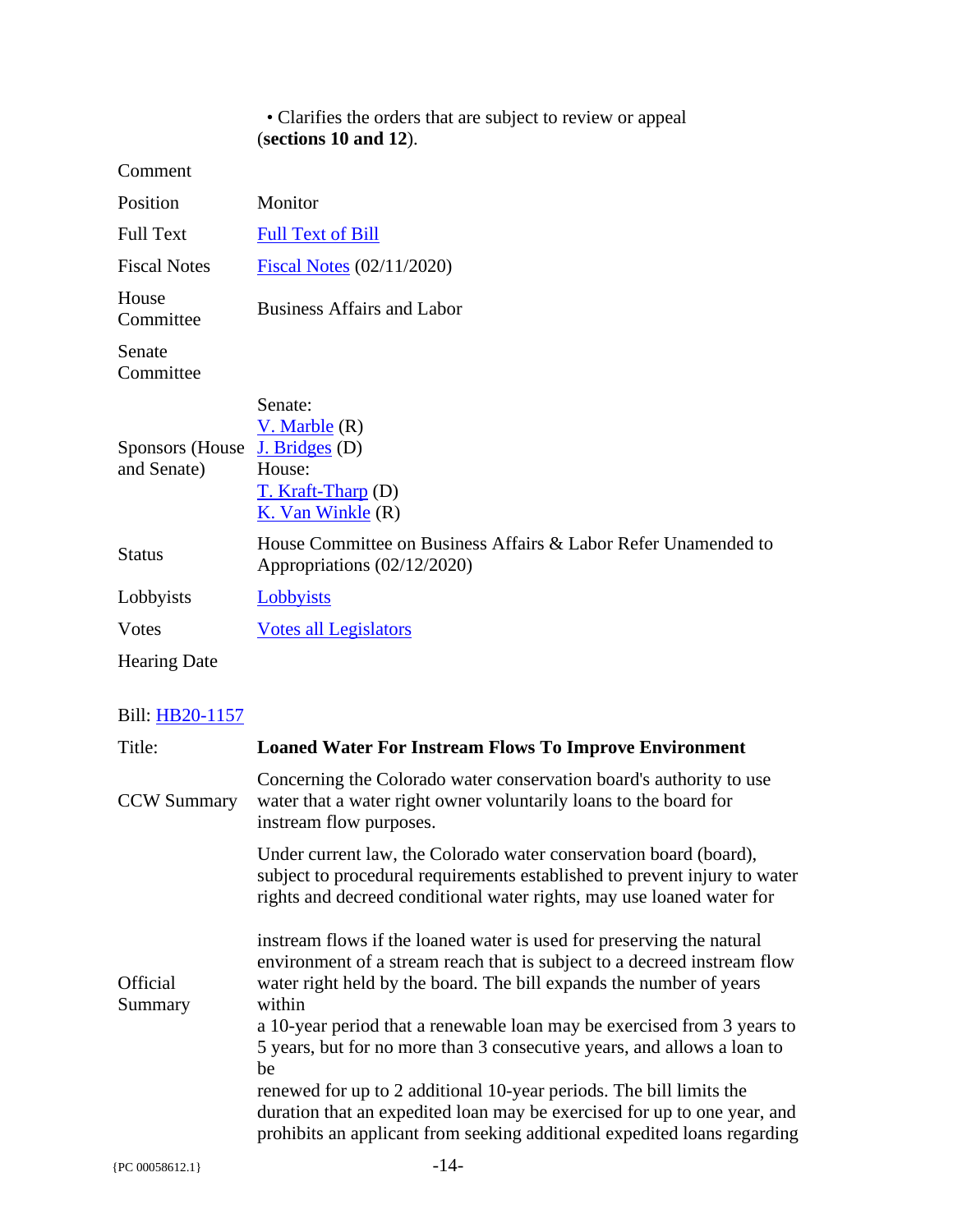|                                       | a water right following an approved expedited loan of that water right.<br>The bill also expands the board's ability to use loaned water for<br>instream flows to improve the natural environment to a reasonable<br>degree                                                                                                                        |
|---------------------------------------|----------------------------------------------------------------------------------------------------------------------------------------------------------------------------------------------------------------------------------------------------------------------------------------------------------------------------------------------------|
|                                       | pursuant to a decreed instream flow water right held by the board.<br>In considering whether to accept a proposed loan, the board must<br>evaluate the proposed loan based on biological and scientific evidence<br>presented, including a biological analysis performed by the division of<br>parks and wildlife.                                 |
|                                       | The state engineer will review a proposed loan and must consider<br>any comments filed by parties notified of the application in determining<br>whether the loaned water will not cause injury to other vested or<br>conditionally decreed water rights. The filing fee is increased from \$100<br>to \$300.                                       |
|                                       | The board is required to promulgate rules regarding the necessary<br>steps for reviewing and accepting a loan for instream flow use to<br>improve                                                                                                                                                                                                  |
|                                       | the natural environment to a reasonable degree.<br>The state engineer's decision to approve or deny a proposed loan<br>may be appealed to a water judge, who is required to hear and determine<br>the matter on an expedited basis using the procedures and standards<br>established for matters rereferred to the water judge by a water referee. |
| Comment                               |                                                                                                                                                                                                                                                                                                                                                    |
| Position                              | Monitor                                                                                                                                                                                                                                                                                                                                            |
| <b>Full Text</b>                      | <b>Full Text of Bill</b>                                                                                                                                                                                                                                                                                                                           |
| <b>Fiscal Notes</b>                   | <b>Fiscal Notes (02/07/2020)</b>                                                                                                                                                                                                                                                                                                                   |
| House<br>Committee                    | <b>Rural Affairs and Agriculture</b>                                                                                                                                                                                                                                                                                                               |
| Senate<br>Committee                   |                                                                                                                                                                                                                                                                                                                                                    |
| <b>Sponsors</b> (House<br>and Senate) | Senate:<br>K. Donovan(D)<br>House:<br>$D.$ Roberts $(D)$<br>P. Will(R)                                                                                                                                                                                                                                                                             |
| <b>Status</b>                         | House Second Reading Laid Over Daily - No Amendments<br>(02/19/2020)                                                                                                                                                                                                                                                                               |
| Lobbyists                             | Lobbyists                                                                                                                                                                                                                                                                                                                                          |
| <b>Votes</b>                          | <b>Votes all Legislators</b>                                                                                                                                                                                                                                                                                                                       |
| <b>Hearing Date</b>                   | 02/20/2020                                                                                                                                                                                                                                                                                                                                         |
|                                       |                                                                                                                                                                                                                                                                                                                                                    |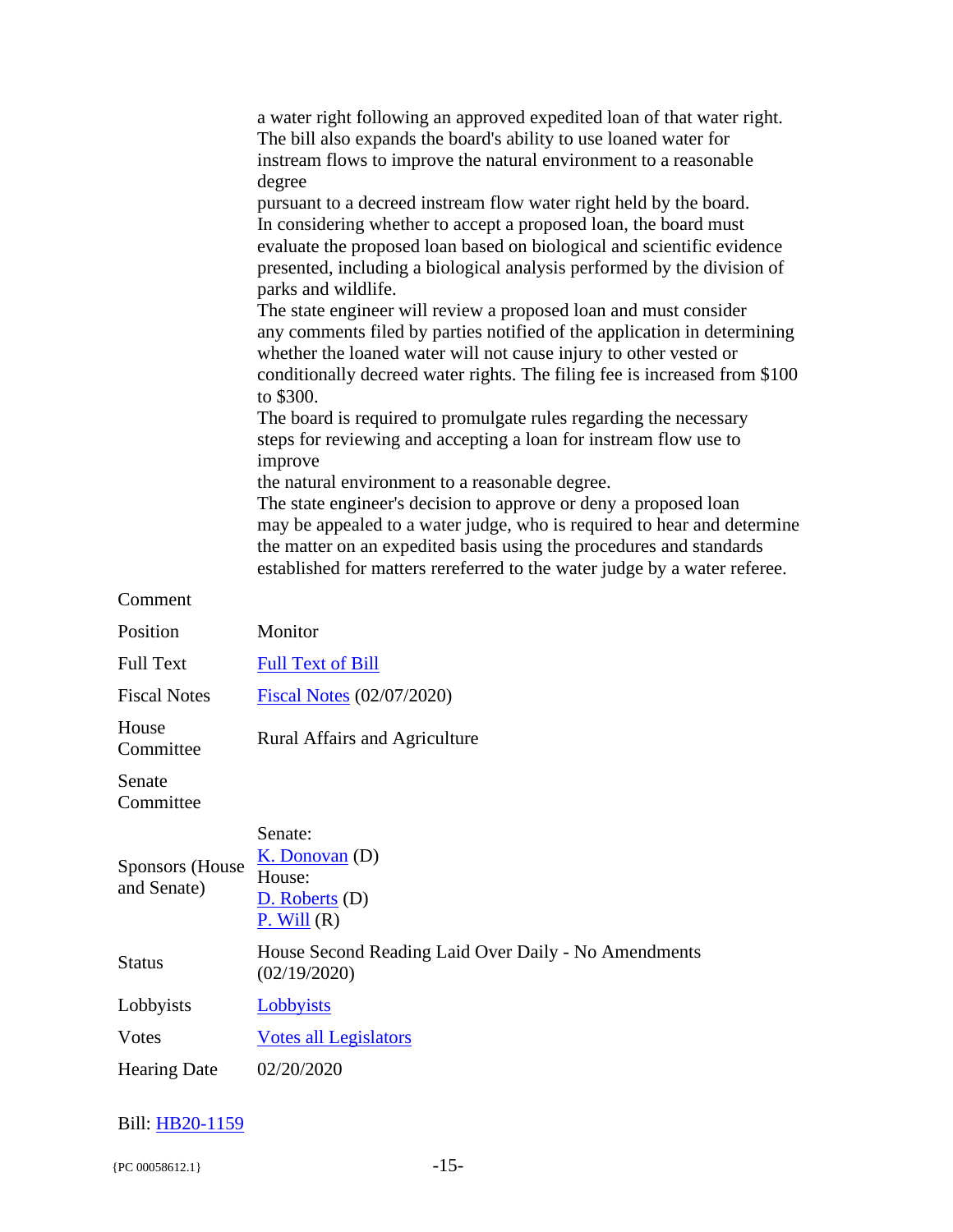| Title:                          | <b>State Engineer Confirm Existing Use Instream Flow</b>                                                                                                                                                                                                                                                                                                              |
|---------------------------------|-----------------------------------------------------------------------------------------------------------------------------------------------------------------------------------------------------------------------------------------------------------------------------------------------------------------------------------------------------------------------|
| <b>CCW Summary</b>              | Concerning the authority of the state engineer to confirm the extent of<br>uses of water in existence on the date of an instream flow appropriation.                                                                                                                                                                                                                  |
| Official<br>Summary             | Current law specifies that the Colorado water conservation board's<br>appropriation of water for instream flow purposes is subject to existing<br>uses and exchanges of water. The bill directs the state engineer, in<br>administering current law, to confirm a claim of an existing use or<br>exchange if the use or exchange has not previously been confirmed by |
|                                 | court order or decree. The person making the claim may also seek<br>confirmation by the water judge.                                                                                                                                                                                                                                                                  |
| Comment                         |                                                                                                                                                                                                                                                                                                                                                                       |
| Position                        | Monitor                                                                                                                                                                                                                                                                                                                                                               |
| <b>Full Text</b>                | <b>Full Text of Bill</b>                                                                                                                                                                                                                                                                                                                                              |
| <b>Fiscal Notes</b>             | <b>Fiscal Notes (02/07/2020)</b>                                                                                                                                                                                                                                                                                                                                      |
| House<br>Committee              | <b>Rural Affairs and Agriculture</b>                                                                                                                                                                                                                                                                                                                                  |
| Senate<br>Committee             |                                                                                                                                                                                                                                                                                                                                                                       |
| Sponsors (House)<br>and Senate) | Senate:<br>D. Coram(R)<br>K. Donovan(D)<br>House:<br>$M.$ Catlin $(R)$<br>D. Roberts (D)                                                                                                                                                                                                                                                                              |
| <b>Status</b>                   | House Third Reading Passed - No Amendments (02/18/2020)                                                                                                                                                                                                                                                                                                               |
| Lobbyists                       | Lobbyists                                                                                                                                                                                                                                                                                                                                                             |
| <b>Votes</b>                    | <b>Votes all Legislators</b>                                                                                                                                                                                                                                                                                                                                          |
| <b>Hearing Date</b>             |                                                                                                                                                                                                                                                                                                                                                                       |

| Title:                     | <b>Housing Authority Exemptions from Water Fees</b>                                                                                          |
|----------------------------|----------------------------------------------------------------------------------------------------------------------------------------------|
| <b>CCW Summary</b>         | Concerning the exemption of a housing authority from certain fees<br>imposed by a water conservancy district.                                |
| <b>Official</b><br>Summary | The bill specifies that housing authorities are exempt from tap fees<br>and development impact fees imposed by a water conservancy district. |
| Comment                    |                                                                                                                                              |
| Position                   | Monitor                                                                                                                                      |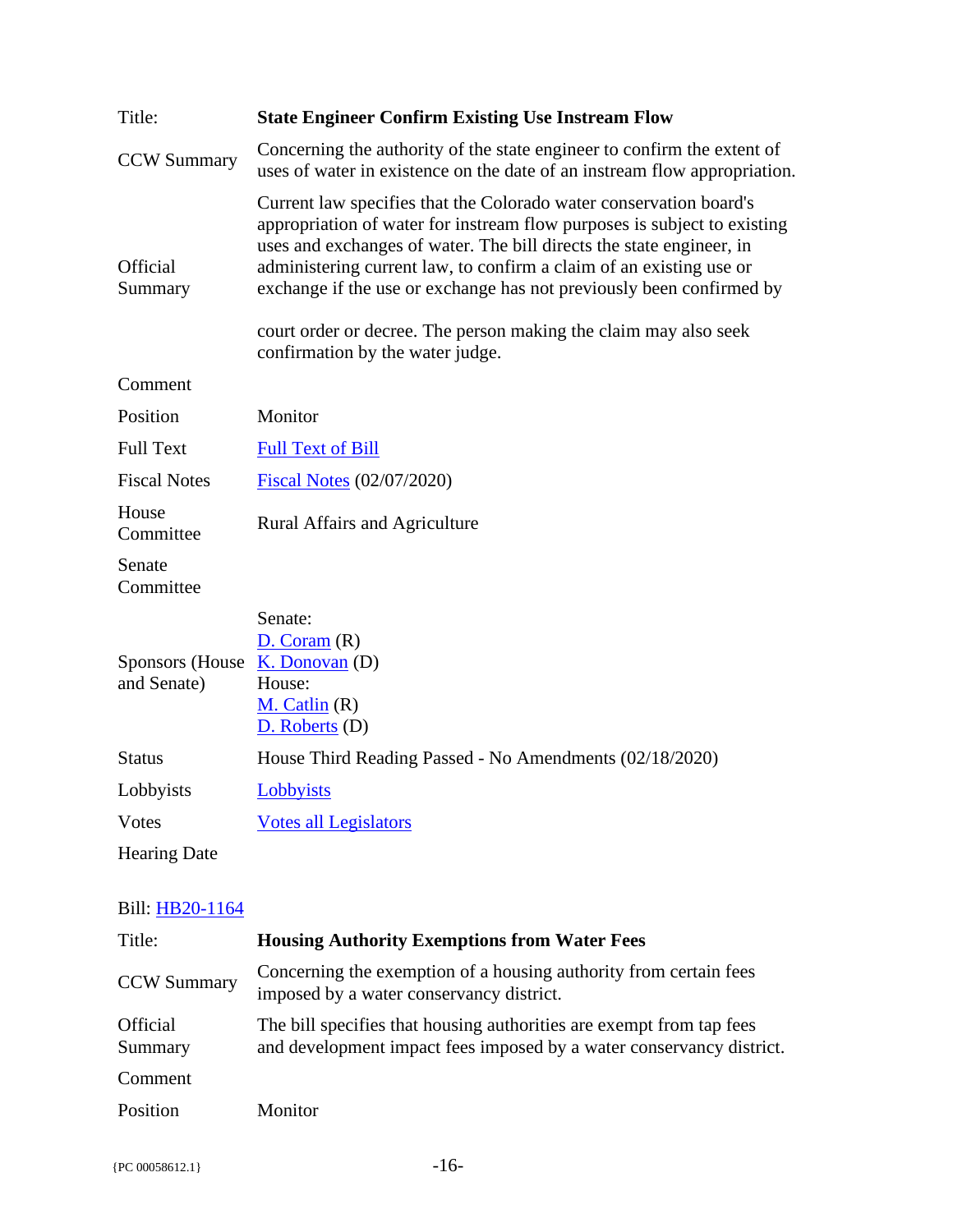| <b>Full Text of Bill</b>                                                           |
|------------------------------------------------------------------------------------|
| Fiscal Notes (02/05/2020)                                                          |
| <b>Transportation and Local Government</b>                                         |
|                                                                                    |
| Senate:<br>$R.$ Zenzinger $(D)$<br>House:<br>$K.$ Becker (D)<br><u>J. Rich</u> (R) |
| House Second Reading Laid Over Daily - No Amendments<br>(02/18/2020)               |
| <b>Lobbyists</b>                                                                   |
| <b>Votes all Legislators</b>                                                       |
| 02/25/2020                                                                         |
|                                                                                    |

| Title:              | <b>No Abandonment of Water Rights For Efficiencies</b>                                                                                                                                                                                                                                                                                                                                                                                                                                                                                                                                                  |
|---------------------|---------------------------------------------------------------------------------------------------------------------------------------------------------------------------------------------------------------------------------------------------------------------------------------------------------------------------------------------------------------------------------------------------------------------------------------------------------------------------------------------------------------------------------------------------------------------------------------------------------|
| <b>CCW Summary</b>  | Concerning protecting the water rights of persons who implement<br>efficiencies that reduce their water usage.                                                                                                                                                                                                                                                                                                                                                                                                                                                                                          |
|                     | Current law provides that a period of nonuse of a portion of a<br>water right is tolled, and no intent to discontinue permanent use is found<br>for purposes of determining an abandonment of a water right, for the<br>duration that the nonuse of the water right by its owner is a result of any<br>of certain conditions. The bill adds a condition that applies when the<br>nonuse of a portion of a water right is a result of the implementation of                                                                                                                                              |
| Official<br>Summary | efficiency improvement projects or methods that result in a reduction of<br>the amount of water diverted for the decreed beneficial use. In such<br>case:<br>• For the period of nonuse to be tolled, the owner of the<br>water right must submit written notice of the efficiency<br>improvement project or method to the division engineer, on<br>a form prescribed by the division engineer, within one year<br>of the date that the efficiency improvement project or<br>method is first implemented; and<br>• The nonuse of the portion of the water right is tolled for a<br>maximum of 20 years. |
| Comment             |                                                                                                                                                                                                                                                                                                                                                                                                                                                                                                                                                                                                         |
| Position            | Monitor                                                                                                                                                                                                                                                                                                                                                                                                                                                                                                                                                                                                 |
| {PC 00058612.1}     | $-17-$                                                                                                                                                                                                                                                                                                                                                                                                                                                                                                                                                                                                  |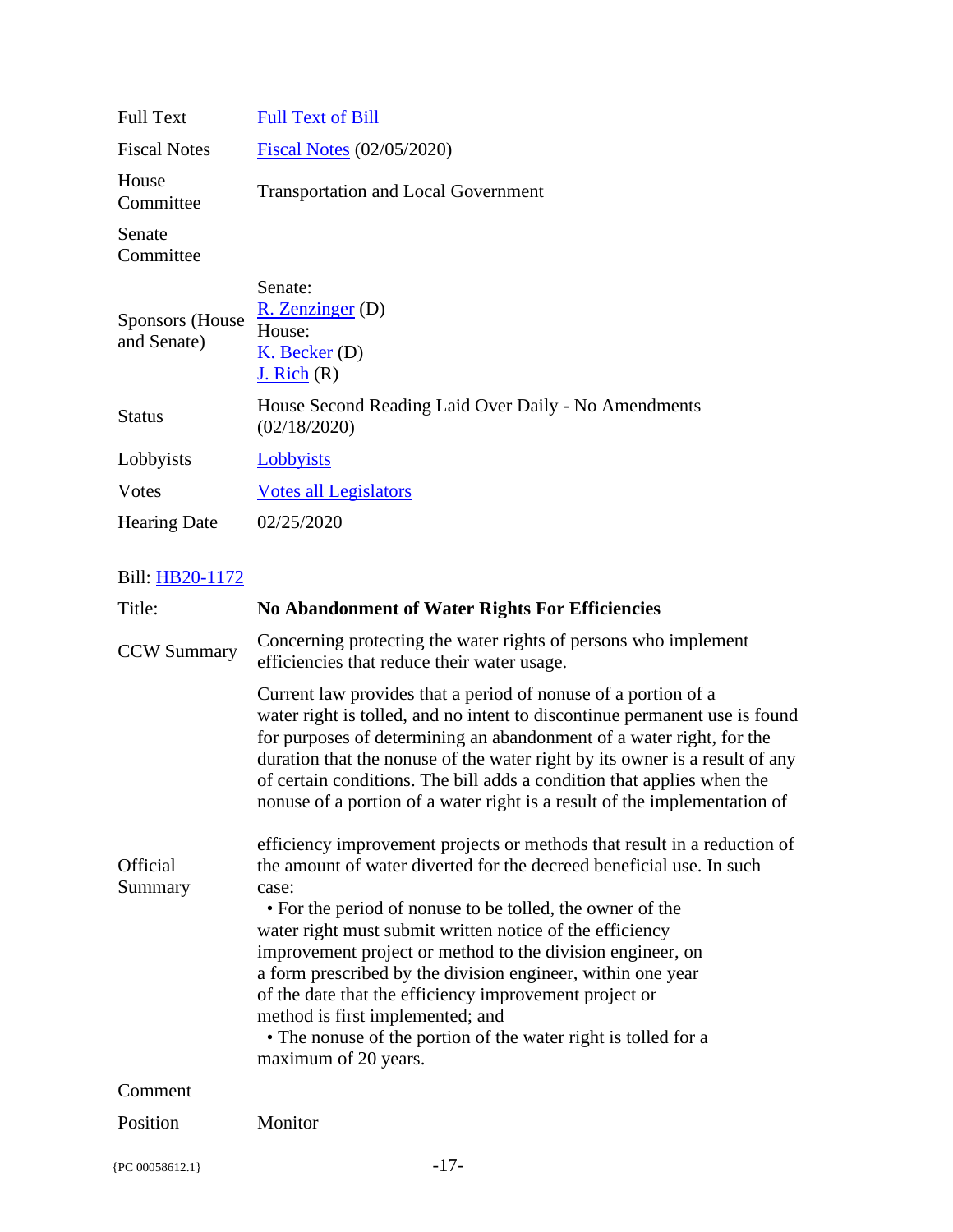| <b>Full Text</b>               | <b>Full Text of Bill</b>                                                                                                                                                                                                                                                          |
|--------------------------------|-----------------------------------------------------------------------------------------------------------------------------------------------------------------------------------------------------------------------------------------------------------------------------------|
| <b>Fiscal Notes</b>            |                                                                                                                                                                                                                                                                                   |
| House<br>Committee             | <b>Rural Affairs and Agriculture</b>                                                                                                                                                                                                                                              |
| Senate<br>Committee            |                                                                                                                                                                                                                                                                                   |
|                                | Senate:                                                                                                                                                                                                                                                                           |
| Sponsors (House<br>and Senate) | House:<br>$J.$ Arndt $(D)$                                                                                                                                                                                                                                                        |
| <b>Status</b>                  | Introduced In House - Assigned to Rural Affairs & Agriculture<br>(01/28/2020)                                                                                                                                                                                                     |
| Lobbyists                      | Lobbyists                                                                                                                                                                                                                                                                         |
| Votes                          | <b>Votes all Legislators</b>                                                                                                                                                                                                                                                      |
| <b>Hearing Date</b>            | 03/02/2020                                                                                                                                                                                                                                                                        |
| Bill: HB20-1173                |                                                                                                                                                                                                                                                                                   |
| Title:                         | <b>811 Locate Exemption for County Road Maintenance</b>                                                                                                                                                                                                                           |
| <b>CCW Summary</b>             | Concerning excavation notification requirements for underground<br>facility location in connection with county road maintenance, and, in<br>connection therewith, specifying that excavation does not include<br>routine or emergency maintenance of right-of-way on county-owned |

routine or emergency maintenance of right-of-way on county-owned gravel or dirt roads that does not lower the existing grade or elevation of the road, shoulder, and ditches and that does not disturb more than six inches in depth during maintenance operations.

**Official** Summary Current law requires an individual or entity to notify the statewide notification association of all owners and operators of underground facilities of its intent to engage in excavation so that any underground facilities, such as water and sewer pipes, gas lines, and electric or cable lines, that the excavation might affect can be located and marked before excavation begins. Underground facilities are often located beneath county gravel and dirt roads, normally at a depth of at least 18 inches below the road surface. Counties maintain the profile and surface condition of such county roads and county road rights-of-way by engaging in routine and emergency maintenance activities that do not disturb more than 6 inches in depth. These maintenance activities currently trigger the excavation notification requirement, and the related requirement that the location of underground facilities be marked, even though they occur above the levels where underground facilities are located. To prevent such activities from triggering the excavation notification requirement, the bill specifies that excavation does not include routine or emergency maintenance of right-of-way on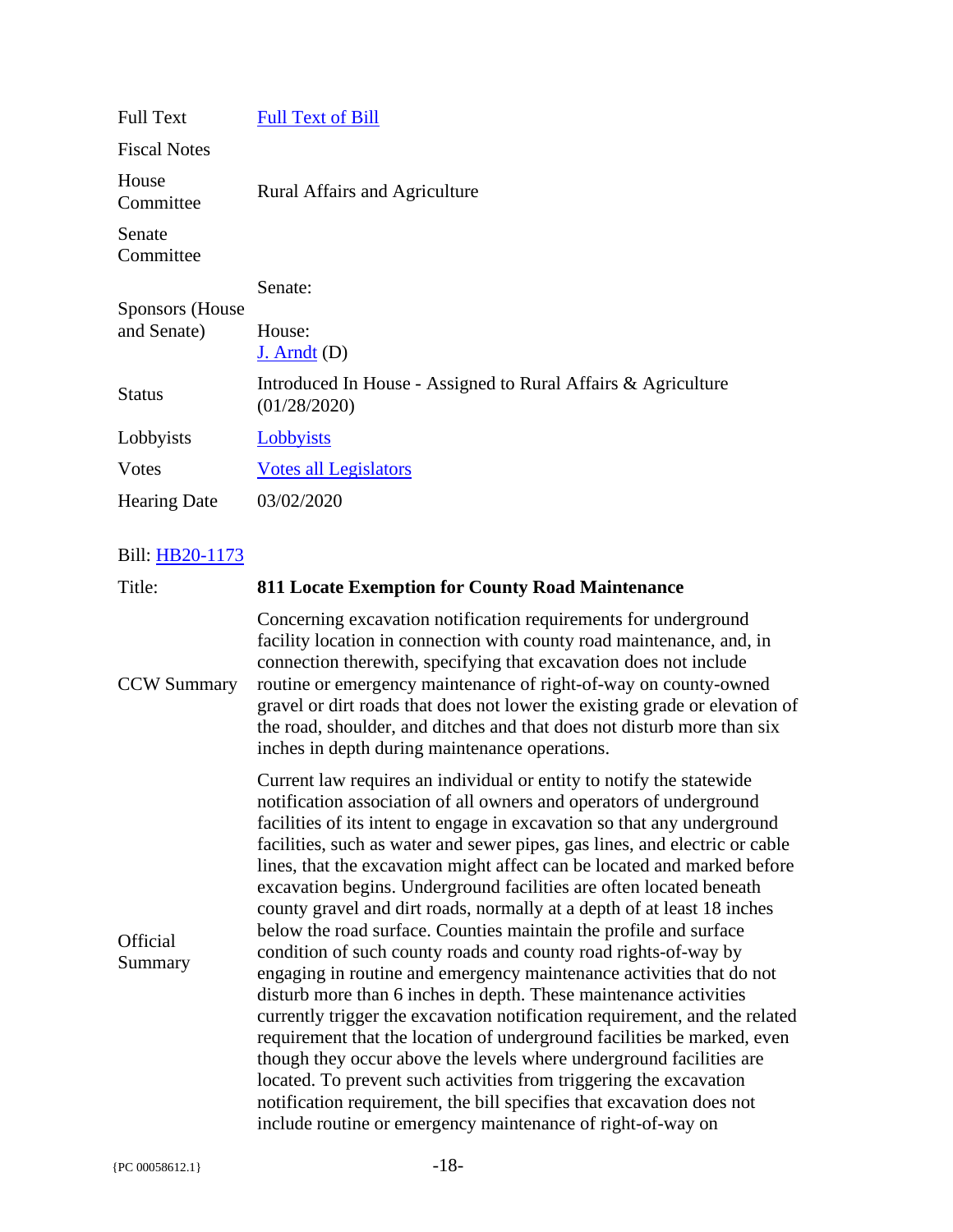|                                | county-owned gravel or dirt roads performed by county employees that:<br>• Does not lower the existing grade or elevation of the road,<br>shoulder, and ditches; and<br>• Does not disturb more than 6 inches in depth during                                                                                                       |
|--------------------------------|-------------------------------------------------------------------------------------------------------------------------------------------------------------------------------------------------------------------------------------------------------------------------------------------------------------------------------------|
|                                | maintenance operations.                                                                                                                                                                                                                                                                                                             |
| Comment                        |                                                                                                                                                                                                                                                                                                                                     |
| Position                       | Monitor                                                                                                                                                                                                                                                                                                                             |
| <b>Full Text</b>               | <b>Full Text of Bill</b>                                                                                                                                                                                                                                                                                                            |
| <b>Fiscal Notes</b>            | Fiscal Notes (02/10/2020)                                                                                                                                                                                                                                                                                                           |
| House<br>Committee             | <b>Transportation and Local Government</b>                                                                                                                                                                                                                                                                                          |
| Senate<br>Committee            |                                                                                                                                                                                                                                                                                                                                     |
| Sponsors (House<br>and Senate) | Senate:<br>F. Winter (D)<br>J. Smallwood $(R)$<br>House:<br>$L.$ Saine $(R)$<br>$M.$ Baisley $(R)$                                                                                                                                                                                                                                  |
| <b>Status</b>                  | House Second Reading Laid Over Daily - No Amendments<br>(02/18/2020)                                                                                                                                                                                                                                                                |
| Lobbyists                      | Lobbyists                                                                                                                                                                                                                                                                                                                           |
| Votes                          | <b>Votes all Legislators</b>                                                                                                                                                                                                                                                                                                        |
| <b>Hearing Date</b>            | 02/21/2020                                                                                                                                                                                                                                                                                                                          |
| Bill: HB20-1215                |                                                                                                                                                                                                                                                                                                                                     |
| Title:                         | <b>Sunset Water Wastewater Facility Operators Certification Board</b>                                                                                                                                                                                                                                                               |
| <b>CCW Summary</b>             | Concerning the continuation of the water and wastewater facility<br>operators certification board, and, in connection therewith,<br>implementing the recommendations contained in the 2019 sunset report<br>by the department of regulatory agencies.                                                                               |
|                                | <b>Sunset Process - House Energy and Environment Committee.</b><br>The bill implements the recommendations of the department of<br>regulatory                                                                                                                                                                                       |
| <b>Official</b><br>Summary     | agencies' sunset review of the water and wastewater facility operators<br>certification board by:<br>• Extending the repeal date of the board until September 1,<br>$2031$ (sections 1 and 2 of the bill);<br>• Amending the definition of domestic wastewater treatment<br>facility to exclude only those small on-site wastewater |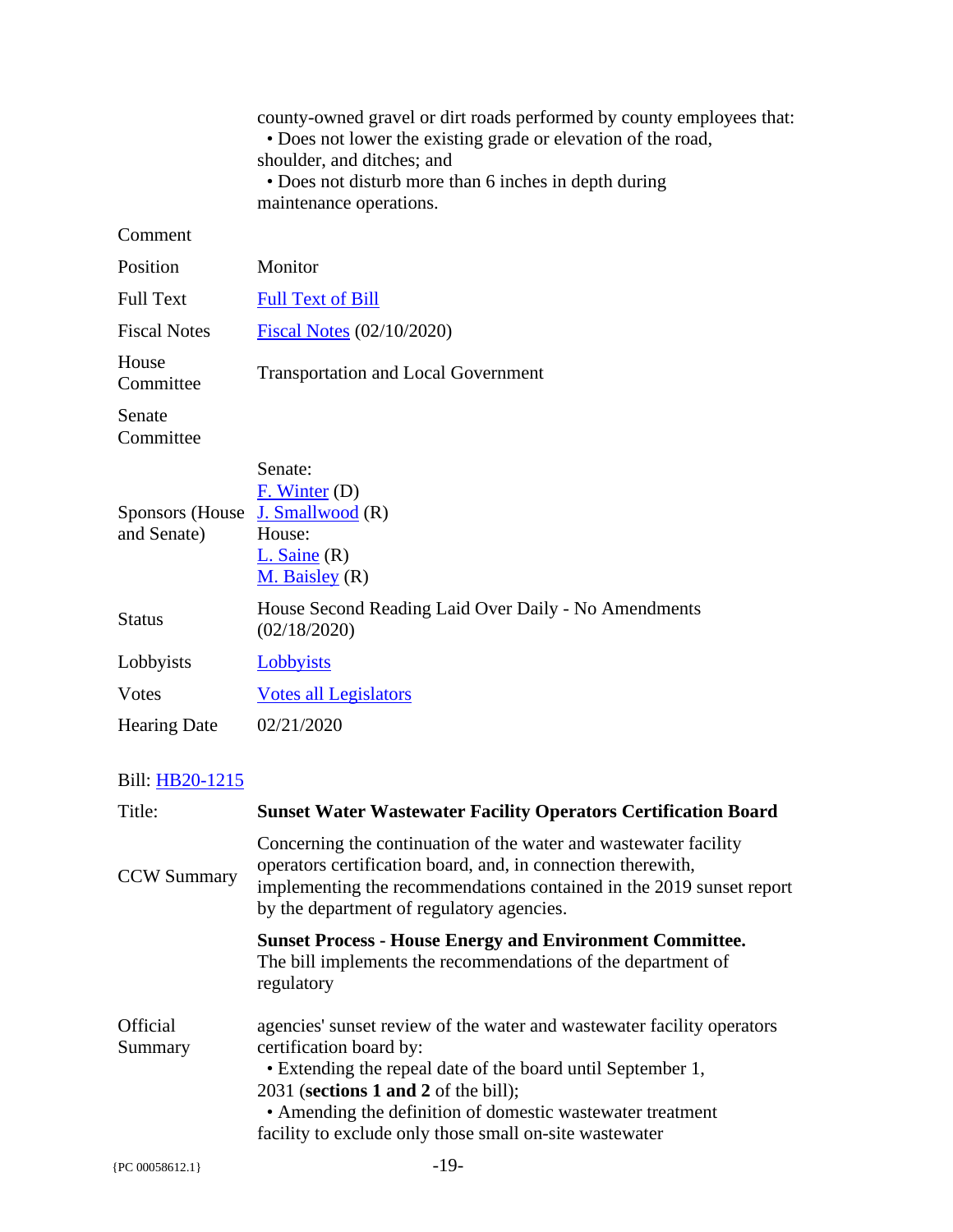|                          | treatment systems with a design capacity of 2,000 gallons<br>or less per day, unless the system discharges directly to                                  |
|--------------------------|---------------------------------------------------------------------------------------------------------------------------------------------------------|
|                          | surface water (section 3);                                                                                                                              |
|                          | • Repealing the exclusion of facilities designed to operate for<br>less than one year and facilities with in-situ discharges                            |
|                          | from the definition of industrial wastewater treatment                                                                                                  |
|                          | facilities (section 3);<br>• Creating a water and wastewater facility operators fund for                                                                |
|                          | fees that the board receives directly and uses for the                                                                                                  |
|                          | exclusive use of the regulatory program (section 4); and<br>• Repealing an obsolete provision of law relating to a                                      |
|                          | reorganization of the board on July 1, 2004 (section 2).                                                                                                |
| Comment                  |                                                                                                                                                         |
| Position                 | Monitor                                                                                                                                                 |
| <b>Full Text</b>         | <b>Full Text of Bill</b>                                                                                                                                |
| <b>Fiscal Notes</b>      | <b>Fiscal Notes (02/12/2020)</b>                                                                                                                        |
| House<br>Committee       | <b>Energy and Environment</b>                                                                                                                           |
| Senate<br>Committee      |                                                                                                                                                         |
|                          | Senate:                                                                                                                                                 |
| Sponsors (House House:   |                                                                                                                                                         |
| and Senate)              | M. Froelich (D)                                                                                                                                         |
|                          |                                                                                                                                                         |
|                          | $D.$ Valdez $(D)$                                                                                                                                       |
|                          | $A.$ Valdez (D)<br>House Committee on Energy & Environment Refer Unamended to                                                                           |
| <b>Status</b>            | Appropriations (02/13/2020)                                                                                                                             |
| Lobbyists                | Lobbyists                                                                                                                                               |
| <b>Votes</b>             | <b>Votes all Legislators</b>                                                                                                                            |
| <b>Hearing Date</b>      | 02/21/2020                                                                                                                                              |
|                          |                                                                                                                                                         |
| Bill: SB20-008<br>Title: |                                                                                                                                                         |
| <b>CCW Summary</b>       | <b>Enhance Penalties Water Quality Criminal Violations</b><br>Concerning the enhancement of penalties for criminal violations of<br>water quality laws. |
|                          | Current law specifies that a person who commits criminal                                                                                                |
| <b>Official</b>          | pollution of state waters that is committed:                                                                                                            |
| Summary                  | • With criminal negligence or recklessly is subject to a<br>maximum daily fine of \$12,500; and                                                         |
|                          | • Knowingly or intentionally is subject to a maximum daily                                                                                              |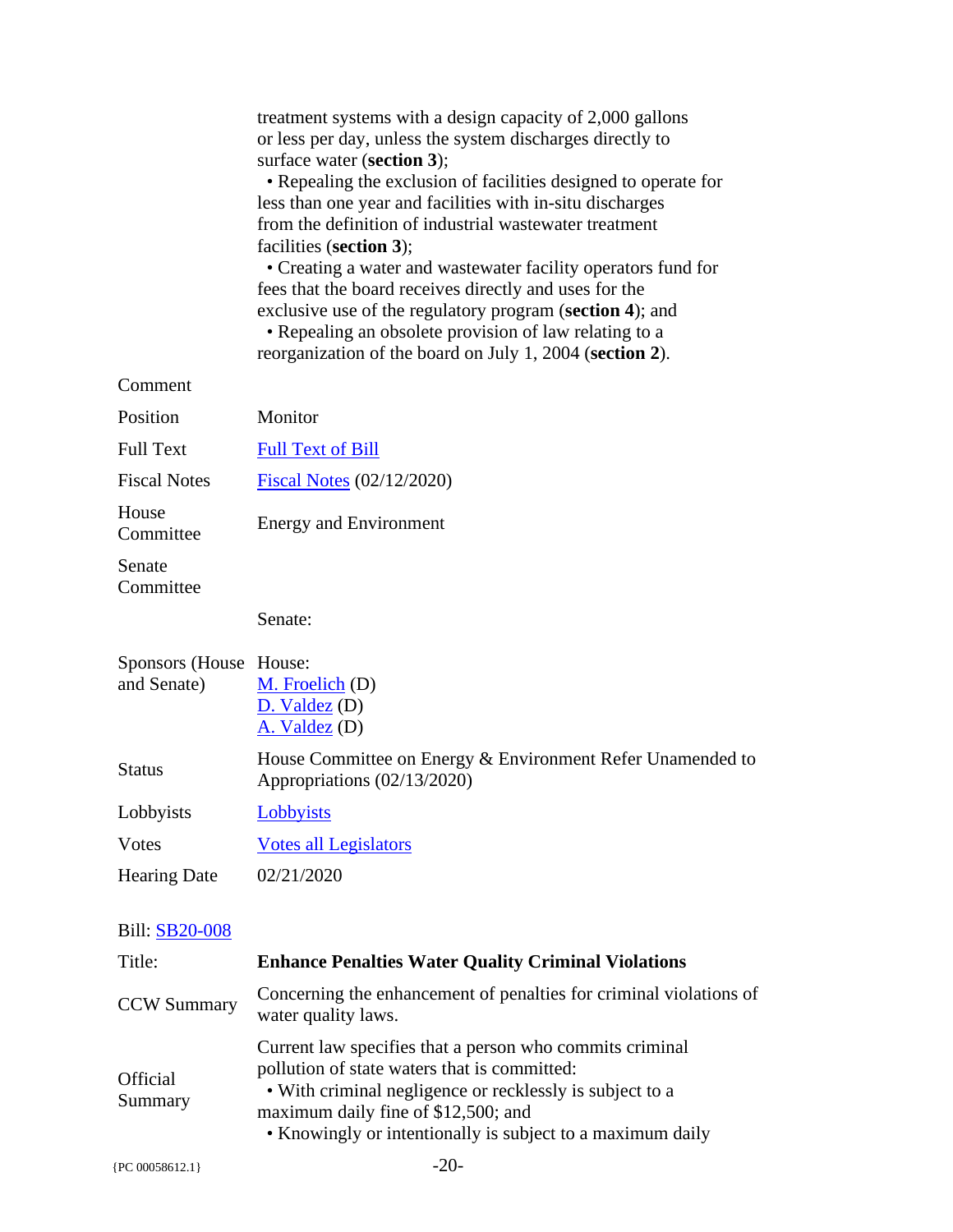fine of \$25,000.

**Section 1** of the bill makes a:

| • Criminally negligent or reckless violation a misdemean or    |
|----------------------------------------------------------------|
| and increases the penalty to \$25,000, imprisonment of up      |
| to one year, or both; and                                      |
| • <i>Vnowing or intentional violation a glass 5 folary and</i> |

 • Knowing or intentional violation a class 5 felony and increases the penalty to \$50,000, imprisonment of up to 3 years, or both.

Current law specifies that a person who knowingly makes any false representation in a required record or who knowingly renders inaccurate any required water quality monitoring device or method is guilty of a misdemeanor and is subject to a fine of not more than \$10,000,

imprisonment in the county jail for not more than 6 months, or both. **Section 2** makes these violations a class 5 felony and specifies that if 2 separate offenses occur in 2 separate occurrences during a period of 2 years, the maximum fine and imprisonment for the second offense are double the default amounts.

#### Comment

| Position                                                | Monitor                                                                |
|---------------------------------------------------------|------------------------------------------------------------------------|
| <b>Full Text</b>                                        | <b>Full Text of Bill</b>                                               |
| <b>Fiscal Notes</b>                                     | Fiscal Notes (01/24/2020)                                              |
| House<br>Committee                                      | <b>Energy and Environment</b>                                          |
| Senate<br>Committee                                     | <b>Agriculture and Natural Resources</b>                               |
| Sponsors (House $\mathbf{M}$ . Foote (D)<br>and Senate) | Senate:<br>$F.$ Winter (D)<br>House:<br>D. Jackson(D)<br>E. Hooton (D) |
| <b>Status</b>                                           | Introduced In House - Assigned to Energy $& Environment (02/13/2020)$  |
| Lobbyists                                               | Lobbyists                                                              |
| <b>V</b> otes                                           | <b>Votes all Legislators</b>                                           |
| <b>Hearing Date</b>                                     |                                                                        |

#### Bill: [SB20-019](http://coloradocapitolwatch.com/bill/0/SB20-019/2020/1/)

| Title: | <b>Legislative Oversight Committee Concerning Tax Policy</b>               |
|--------|----------------------------------------------------------------------------|
|        | CCW Summary Concerning the creation of the legislative oversight committee |

 ${PC 00058612.1}$  -21-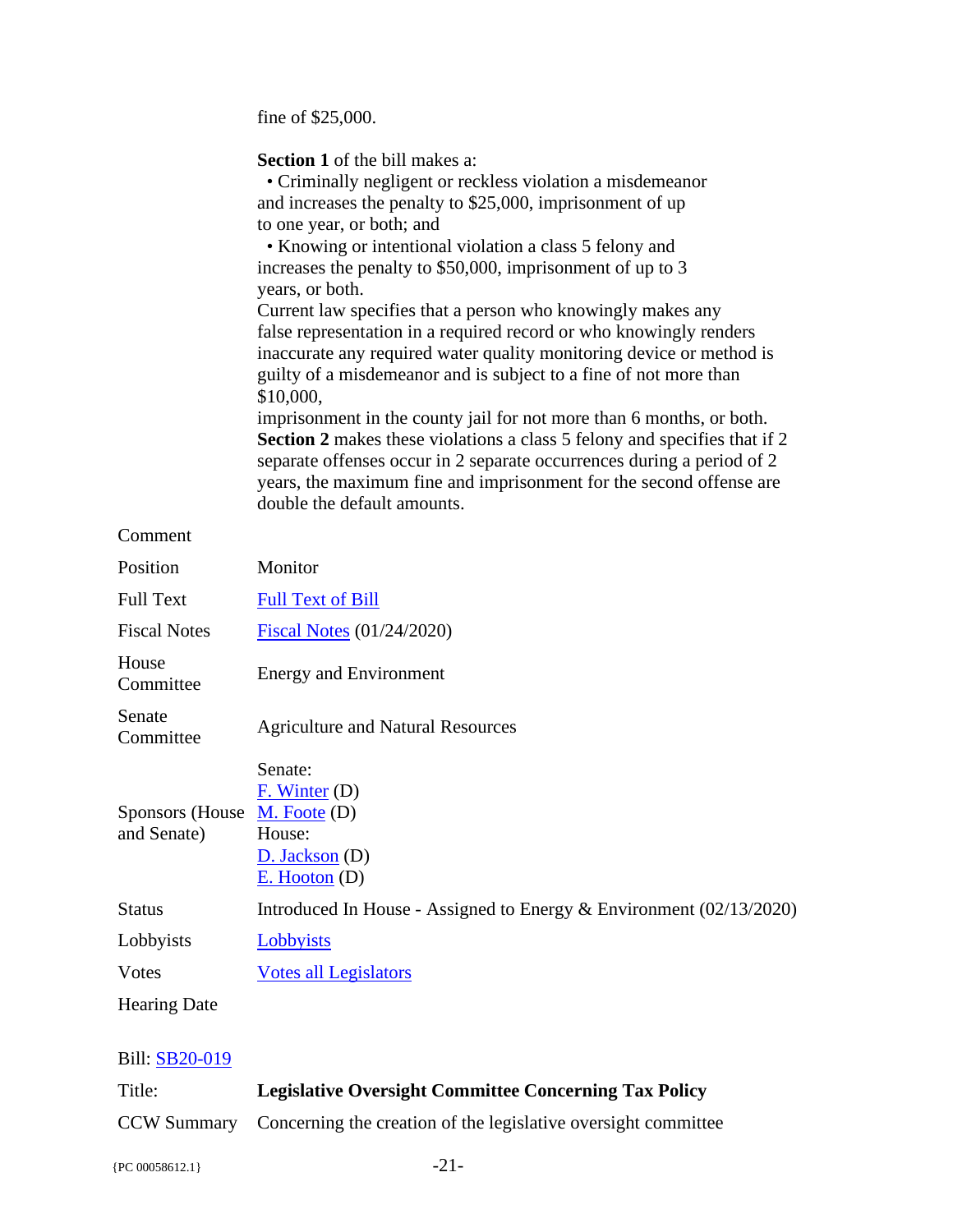concerning tax policy.

|                                       | <b>Tax Expenditure Evaluation Interim Study Committee.</b> The<br>bill creates the legislative oversight committee concerning tax policy<br>(committee), and the associated task force (task force).<br>The committee is required to consider the policy considerations<br>contained in the tax expenditure evaluations prepared by the state<br>auditor<br>and is responsible for the oversight of the task force. The committee<br>may                                                                                                                                                                                                                            |
|---------------------------------------|---------------------------------------------------------------------------------------------------------------------------------------------------------------------------------------------------------------------------------------------------------------------------------------------------------------------------------------------------------------------------------------------------------------------------------------------------------------------------------------------------------------------------------------------------------------------------------------------------------------------------------------------------------------------|
| <b>Official</b><br>Summary            | recommend legislative changes that are treated as bills recommended by<br>an interim legislative committee.<br>The task force is required to study tax policy and develop and<br>propose for committee consideration any modifications to the current<br>system of state and local taxation.<br>The task force is also authorized, upon request by a committee<br>member, to provide evidence-based feedback on the potential benefits or<br>consequences of a legislative or other policy proposal not directly<br>affiliated with or generated by the task force, including any bill or<br>resolution introduced by the general assembly that affects tax policy. |
| Comment                               |                                                                                                                                                                                                                                                                                                                                                                                                                                                                                                                                                                                                                                                                     |
| Position                              | Monitor                                                                                                                                                                                                                                                                                                                                                                                                                                                                                                                                                                                                                                                             |
| <b>Full Text</b>                      | <b>Full Text of Bill</b>                                                                                                                                                                                                                                                                                                                                                                                                                                                                                                                                                                                                                                            |
| <b>Fiscal Notes</b>                   | Fiscal Notes (01/14/2020)                                                                                                                                                                                                                                                                                                                                                                                                                                                                                                                                                                                                                                           |
| House<br>Committee                    |                                                                                                                                                                                                                                                                                                                                                                                                                                                                                                                                                                                                                                                                     |
| Senate<br>Committee                   | Finance                                                                                                                                                                                                                                                                                                                                                                                                                                                                                                                                                                                                                                                             |
| <b>Sponsors</b> (House<br>and Senate) | Senate:<br>$J_{.}$ Tate $(R)$<br>House:<br>$R.$ Bockenfeld $(R)$<br>A. Benavidez (D)                                                                                                                                                                                                                                                                                                                                                                                                                                                                                                                                                                                |
| <b>Status</b>                         | Senate Committee on Finance Refer Amended to Appropriations<br>(02/18/2020)                                                                                                                                                                                                                                                                                                                                                                                                                                                                                                                                                                                         |
| Lobbyists                             | Lobbyists                                                                                                                                                                                                                                                                                                                                                                                                                                                                                                                                                                                                                                                           |
| <b>Votes</b>                          | <b>Votes all Legislators</b>                                                                                                                                                                                                                                                                                                                                                                                                                                                                                                                                                                                                                                        |
| <b>Hearing Date</b>                   |                                                                                                                                                                                                                                                                                                                                                                                                                                                                                                                                                                                                                                                                     |

## Bill: [SB20-024](http://coloradocapitolwatch.com/bill/0/SB20-024/2020/1/)

| Title: |  | <b>Require Public Input on Water Demand Management Program</b> |  |
|--------|--|----------------------------------------------------------------|--|
|--------|--|----------------------------------------------------------------|--|

{PC 00058612.1} -22-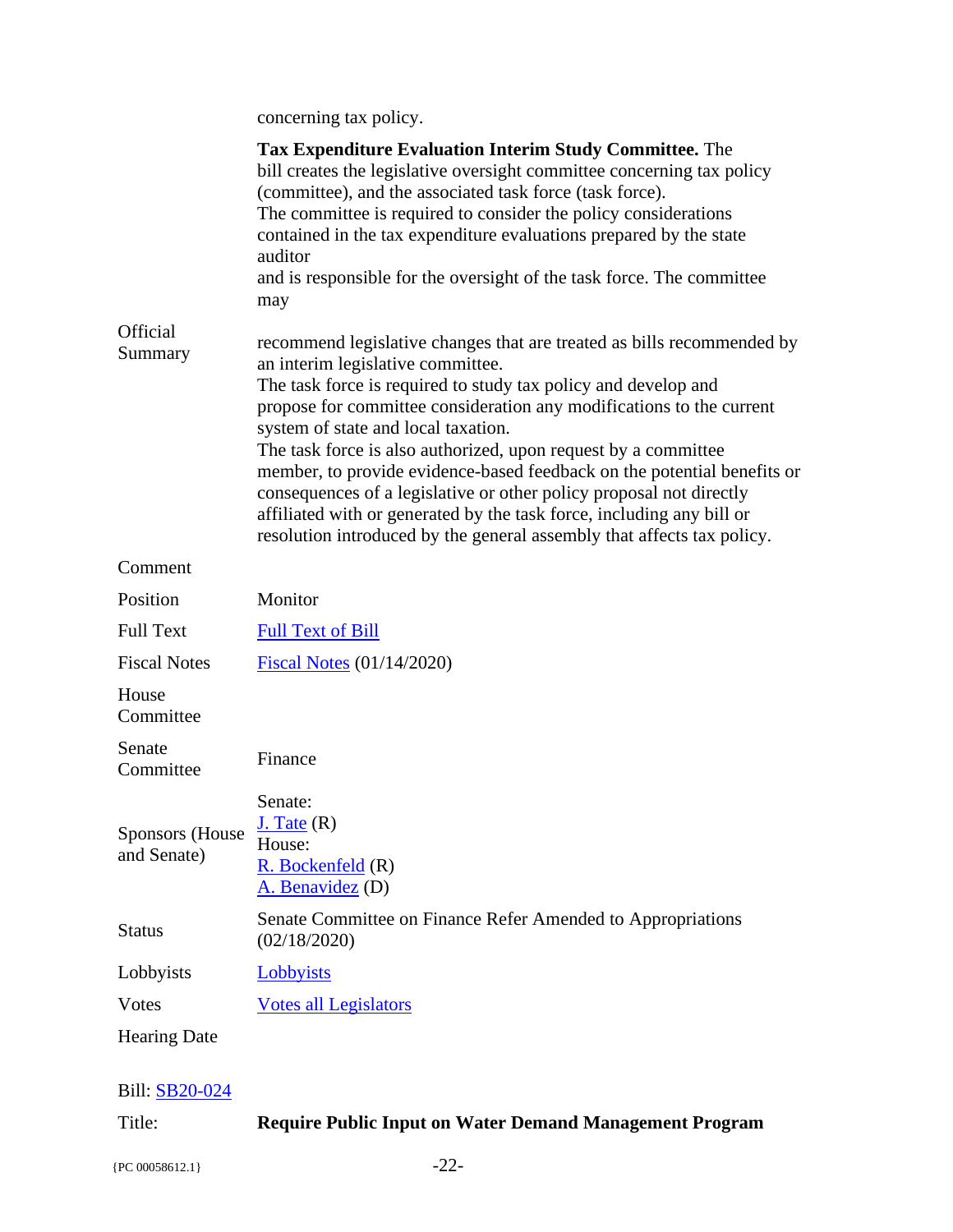| <b>CCW Summary</b>              | Concerning the inclusion of public input in the development of a state<br>water resources demand management program.                                                                                                                                                                                                                                                  |
|---------------------------------|-----------------------------------------------------------------------------------------------------------------------------------------------------------------------------------------------------------------------------------------------------------------------------------------------------------------------------------------------------------------------|
| <b>Official</b><br>Summary      | Water Resources Review Committee. The bill requires the<br>Colorado water conservation board and the water resources review<br>committee to involve the public and provide opportunities for public<br>comment, using procedures similar to those used for initial adoption of<br>the state water plan, before adopting any final or significantly amended            |
|                                 | water resources demand management program as part of the Colorado<br>upper basin states' drought contingency plan.                                                                                                                                                                                                                                                    |
| Comment                         |                                                                                                                                                                                                                                                                                                                                                                       |
| Position                        | Monitor                                                                                                                                                                                                                                                                                                                                                               |
| <b>Full Text</b>                | <b>Full Text of Bill</b>                                                                                                                                                                                                                                                                                                                                              |
| <b>Fiscal Notes</b>             |                                                                                                                                                                                                                                                                                                                                                                       |
| House<br>Committee              |                                                                                                                                                                                                                                                                                                                                                                       |
| Senate<br>Committee             | <b>Agriculture and Natural Resources</b>                                                                                                                                                                                                                                                                                                                              |
| Sponsors (House)<br>and Senate) | Senate:<br>D. Coram(R)<br>$K.$ Donovan $(D)$<br>House:<br>$J.$ Arndt $(D)$<br>M. Catlin(R)                                                                                                                                                                                                                                                                            |
| <b>Status</b>                   | Senate Committee on Agriculture & Natural Resources Postpone<br>Indefinitely $(01/30/2020)$                                                                                                                                                                                                                                                                           |
| Lobbyists                       | Lobbyists                                                                                                                                                                                                                                                                                                                                                             |
| Votes                           | <b>Votes all Legislators</b>                                                                                                                                                                                                                                                                                                                                          |
| <b>Hearing Date</b>             |                                                                                                                                                                                                                                                                                                                                                                       |
| <b>Bill: SB20-048</b>           |                                                                                                                                                                                                                                                                                                                                                                       |
| Title:                          | <b>Study Strengthening Water Anti-Speculation Law</b>                                                                                                                                                                                                                                                                                                                 |
| <b>CCW Summary</b>              | Concerning a study to consider the strengthening of the prohibition on<br>speculative appropriations of water.                                                                                                                                                                                                                                                        |
| Official<br>Summary             | Water Resources Review Committee. Current law specifies that<br>an appropriation of water cannot be based on speculation, as evidenced<br>by either of the following:<br>• The applicant does not have either a legally vested interest<br>or a reasonable expectation of procuring such an interest in<br>the lands or facilities to be served by the appropriation, |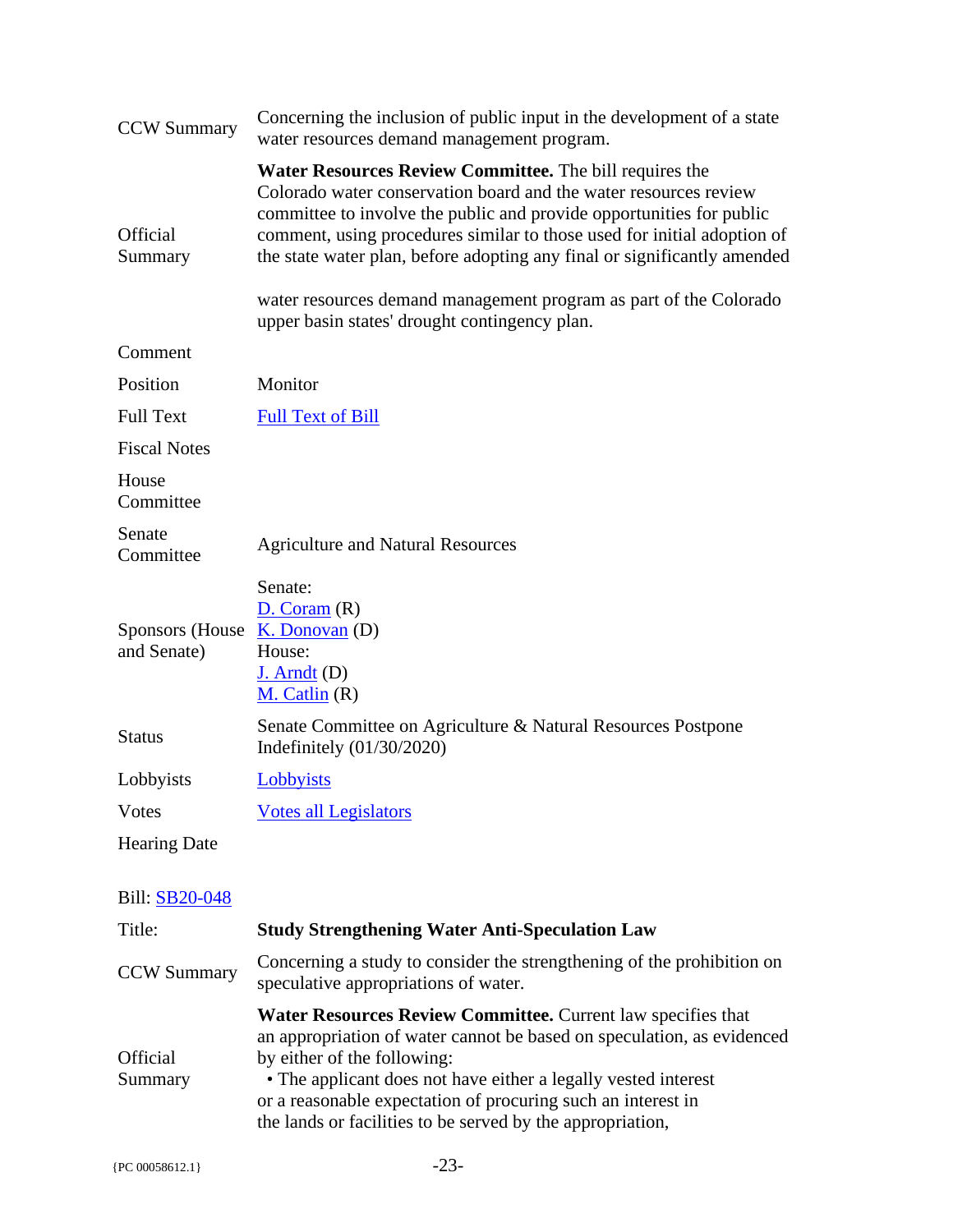|                                                             | unless the appropriator is a governmental agency or an<br>agent in fact for the persons proposed to be benefited by<br>the appropriation; or<br>• The applicant does not have a specific plan and intent to<br>divert, store, or otherwise capture, possess, and control a<br>specific quantity of water for specific beneficial uses.<br>The bill requires the executive director of the department of<br>natural resources to convene a work group to explore ways to strengthen<br>current anti-speculation law and to report to the water resources review<br>committee by August 15, 2021, regarding any recommended changes. |
|-------------------------------------------------------------|------------------------------------------------------------------------------------------------------------------------------------------------------------------------------------------------------------------------------------------------------------------------------------------------------------------------------------------------------------------------------------------------------------------------------------------------------------------------------------------------------------------------------------------------------------------------------------------------------------------------------------|
| Comment                                                     |                                                                                                                                                                                                                                                                                                                                                                                                                                                                                                                                                                                                                                    |
| Position                                                    | Monitor                                                                                                                                                                                                                                                                                                                                                                                                                                                                                                                                                                                                                            |
| <b>Full Text</b>                                            | <b>Full Text of Bill</b>                                                                                                                                                                                                                                                                                                                                                                                                                                                                                                                                                                                                           |
| <b>Fiscal Notes</b>                                         | Fiscal Notes (01/09/2020)                                                                                                                                                                                                                                                                                                                                                                                                                                                                                                                                                                                                          |
| House<br>Committee                                          | Rural Affairs and Agriculture                                                                                                                                                                                                                                                                                                                                                                                                                                                                                                                                                                                                      |
| Senate<br>Committee                                         | <b>Agriculture and Natural Resources</b>                                                                                                                                                                                                                                                                                                                                                                                                                                                                                                                                                                                           |
| Sponsors (House $\overline{K}$ . Donovan (D)<br>and Senate) | Senate:<br>D. Coram(R)<br>House:<br>$M.$ Catlin $(R)$<br>$D.$ Roberts $(D)$                                                                                                                                                                                                                                                                                                                                                                                                                                                                                                                                                        |
| <b>Status</b>                                               | Introduced In House - Assigned to Rural Affairs & Agriculture<br>(01/31/2020)                                                                                                                                                                                                                                                                                                                                                                                                                                                                                                                                                      |
| Lobbyists                                                   | <b>Lobbyists</b>                                                                                                                                                                                                                                                                                                                                                                                                                                                                                                                                                                                                                   |
| <b>Votes</b>                                                | <b>Votes all Legislators</b>                                                                                                                                                                                                                                                                                                                                                                                                                                                                                                                                                                                                       |
| <b>Hearing Date</b>                                         | 02/20/2020                                                                                                                                                                                                                                                                                                                                                                                                                                                                                                                                                                                                                         |
| Bill: SB20-065                                              |                                                                                                                                                                                                                                                                                                                                                                                                                                                                                                                                                                                                                                    |
| Title:                                                      | <b>Limit Mobile Electronic Devices While Driving</b>                                                                                                                                                                                                                                                                                                                                                                                                                                                                                                                                                                               |
| <b>CCW Summary</b>                                          | Concerning a limitation on the use of mobile electronic devices while<br>driving.                                                                                                                                                                                                                                                                                                                                                                                                                                                                                                                                                  |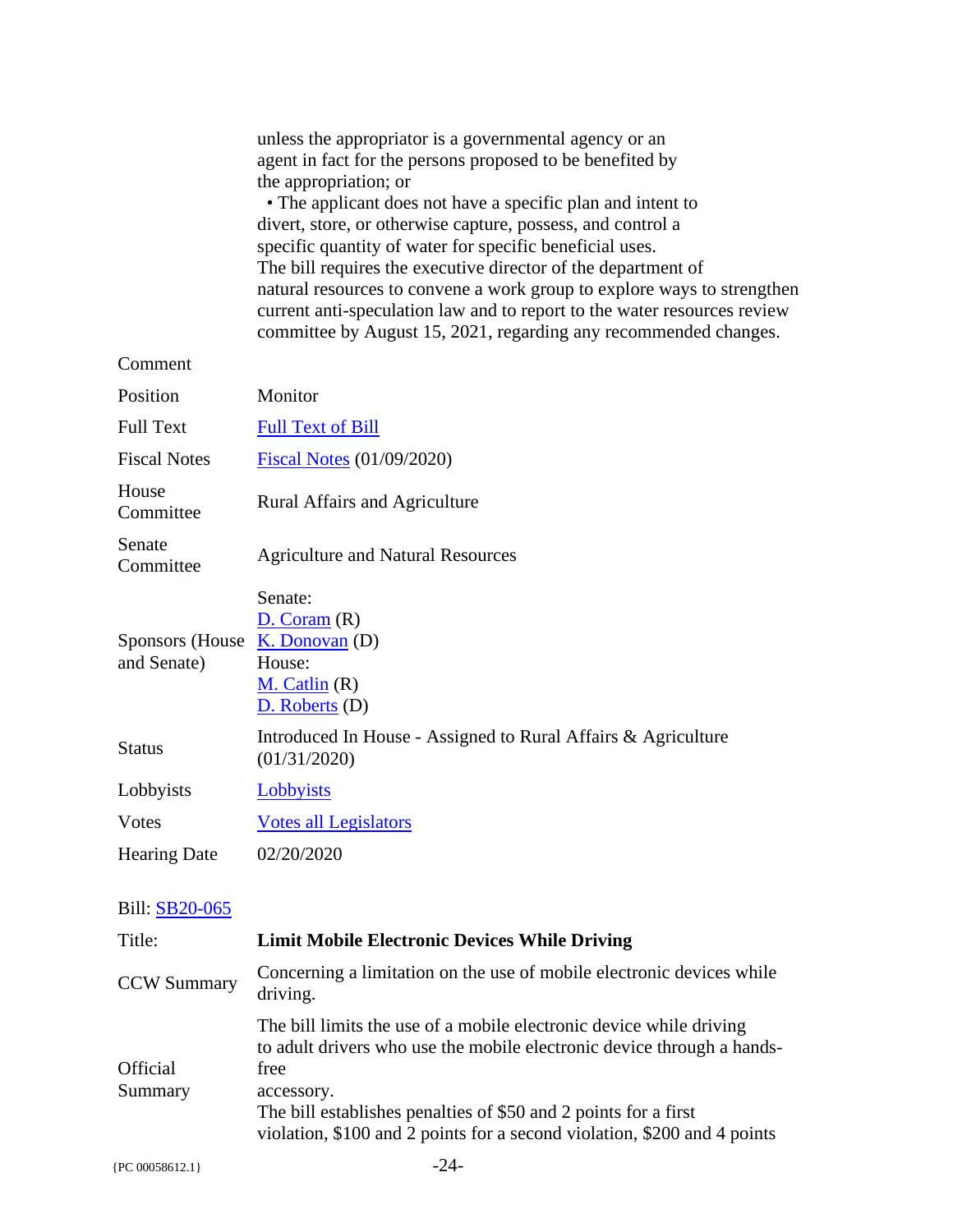|                                                | for<br>a third or subsequent violation, and \$300 and 4 points if the violation             |
|------------------------------------------------|---------------------------------------------------------------------------------------------|
|                                                | involves text messaging.                                                                    |
| Comment                                        |                                                                                             |
| Position                                       | Monitor                                                                                     |
| <b>Full Text</b>                               | <b>Full Text of Bill</b>                                                                    |
| <b>Fiscal Notes</b>                            | <b>Fiscal Notes (02/05/2020)</b>                                                            |
| House<br>Committee                             |                                                                                             |
| Senate<br>Committee                            | <b>Transportation and Energy</b>                                                            |
| Sponsors (House $C.$ Hansen (D)<br>and Senate) | Senate:<br>House:<br>D. Roberts (D)                                                         |
| <b>Status</b>                                  | Senate Committee on Transportation & Energy Refer Amended to<br>Appropriations (02/11/2020) |
| Lobbyists                                      | Lobbyists                                                                                   |
| <b>V</b> otes                                  | <b>Votes all Legislators</b>                                                                |
| <b>Hearing Date</b>                            | 02/25/2020                                                                                  |

| Title:                     | <b>Vehicle Specific Ownership Tax Actual Price</b>                                                                                                                                                                                                                                                                                                                                                                                     |
|----------------------------|----------------------------------------------------------------------------------------------------------------------------------------------------------------------------------------------------------------------------------------------------------------------------------------------------------------------------------------------------------------------------------------------------------------------------------------|
| <b>CCW Summary</b>         | Concerning the use of a vehicle's actual purchase price to determine the<br>taxable value for the computation of specific ownership tax.                                                                                                                                                                                                                                                                                               |
| <b>Official</b><br>Summary | Current law uses the manufacturer's suggested retail price (MSRP)<br>of a vehicle to determine taxable value, which is used to determine the<br>amount of the specific ownership tax. For class A and B vehicles that<br>weigh 16,000 pounds or less, current law uses 75% of the MSRP; for<br>class C and D vehicles, current law uses 85% of MSRP.<br>The bill changes this taxable value from MSRP to the actual<br>purchase price. |
| Comment                    |                                                                                                                                                                                                                                                                                                                                                                                                                                        |
| Position                   | Monitor                                                                                                                                                                                                                                                                                                                                                                                                                                |
| <b>Full Text</b>           | <b>Full Text of Bill</b>                                                                                                                                                                                                                                                                                                                                                                                                               |
| <b>Fiscal Notes</b>        | Fiscal Notes (01/30/2020)                                                                                                                                                                                                                                                                                                                                                                                                              |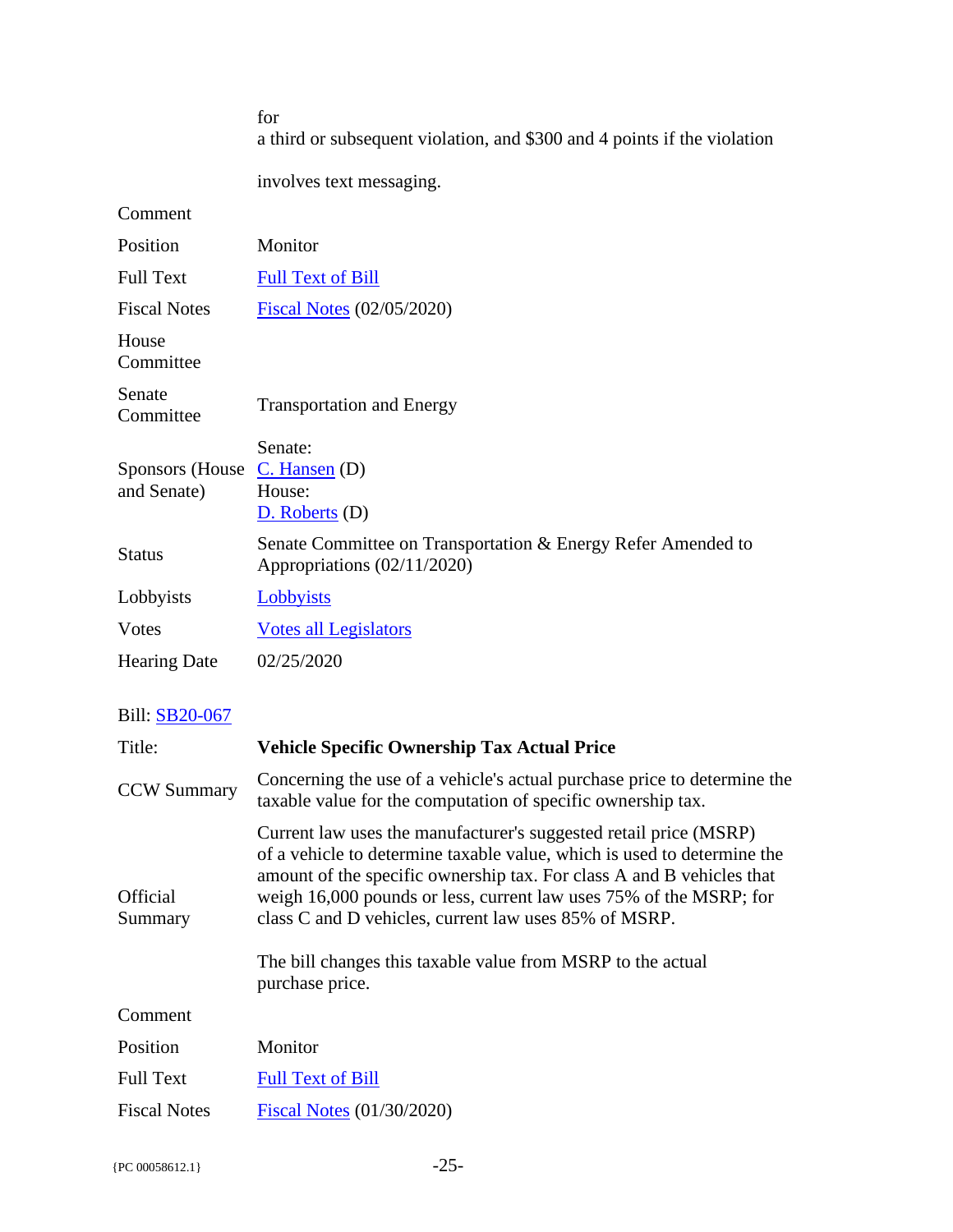| House<br>Committee              |                                                                |
|---------------------------------|----------------------------------------------------------------|
| Senate<br>Committee             | Finance                                                        |
| Sponsors (House)<br>and Senate) | Senate:<br>$L.$ Crowder $(R)$<br>House:                        |
| <b>Status</b>                   | Senate Committee on Finance Postpone Indefinitely (02/04/2020) |
| Lobbyists                       | Lobbyists                                                      |
| Votes                           | <b>Votes all Legislators</b>                                   |
| <b>Hearing Date</b>             |                                                                |

| Title:              | <b>Short-term Rentals Property Tax</b>                                                                                                                                                                                                                                                                                                                                                                                                                                                                                                                             |
|---------------------|--------------------------------------------------------------------------------------------------------------------------------------------------------------------------------------------------------------------------------------------------------------------------------------------------------------------------------------------------------------------------------------------------------------------------------------------------------------------------------------------------------------------------------------------------------------------|
| <b>CCW Summary</b>  | Concerning the property tax classification of property used for short-<br>term rentals.                                                                                                                                                                                                                                                                                                                                                                                                                                                                            |
|                     | For purposes of the property tax, the bill classifies an improvement<br>that is used to provide short-term stays, which is overnight lodging for<br>less than 30 consecutive days in exchange for a monetary payment. A<br>building or a portion of a building that is designed and used as a<br>residency<br>by a person, a family, or families and that is leased or available to be<br>leased for short-term stays is a residential improvement and, therefore, it                                                                                              |
| Official<br>Summary | is classified as residential property.<br>A short-term rental unit is excluded from the definition of<br>residential improvements and, therefore, it is classified as nonresidential<br>property. A short-term rental unit is defined to mean a building or a<br>portion of a building that is designed for use predominantly as a place of<br>residency by a person, a family, or families, but that is leased or<br>available<br>to be leased for short-term stays during the property tax year and is<br>occupied by the owner for less than 30 days in a year. |
| Comment             |                                                                                                                                                                                                                                                                                                                                                                                                                                                                                                                                                                    |
| Position            | Monitor                                                                                                                                                                                                                                                                                                                                                                                                                                                                                                                                                            |
| <b>Full Text</b>    | <b>Full Text of Bill</b>                                                                                                                                                                                                                                                                                                                                                                                                                                                                                                                                           |
| <b>Fiscal Notes</b> | <b>Fiscal Notes (01/28/2020)</b>                                                                                                                                                                                                                                                                                                                                                                                                                                                                                                                                   |
| House<br>Committee  |                                                                                                                                                                                                                                                                                                                                                                                                                                                                                                                                                                    |
| Senate              | Finance                                                                                                                                                                                                                                                                                                                                                                                                                                                                                                                                                            |
|                     |                                                                                                                                                                                                                                                                                                                                                                                                                                                                                                                                                                    |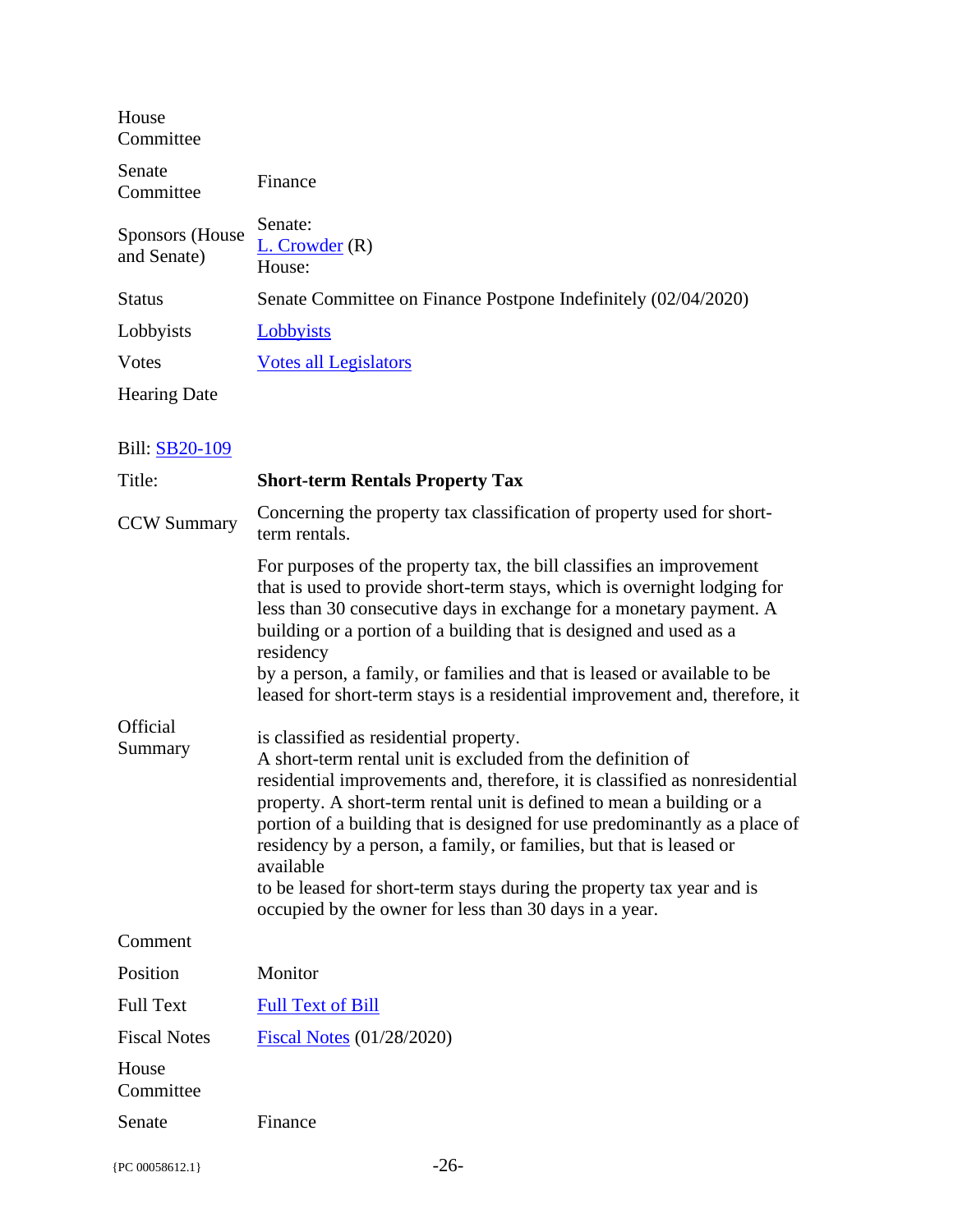#### Committee

| <b>Sponsors</b> (House<br>and Senate) | Senate:<br>$R.$ Gardner $(R)$<br>House:                                                                                                                                                                                                                                                                                                                                                                                                                                                                           |
|---------------------------------------|-------------------------------------------------------------------------------------------------------------------------------------------------------------------------------------------------------------------------------------------------------------------------------------------------------------------------------------------------------------------------------------------------------------------------------------------------------------------------------------------------------------------|
| <b>Status</b>                         | Senate Committee on Finance Postpone Indefinitely (02/11/2020)                                                                                                                                                                                                                                                                                                                                                                                                                                                    |
| Lobbyists                             | <b>Lobbyists</b>                                                                                                                                                                                                                                                                                                                                                                                                                                                                                                  |
| Votes                                 | <b>Votes all Legislators</b>                                                                                                                                                                                                                                                                                                                                                                                                                                                                                      |
| <b>Hearing Date</b>                   |                                                                                                                                                                                                                                                                                                                                                                                                                                                                                                                   |
| Bill: SB20-139                        |                                                                                                                                                                                                                                                                                                                                                                                                                                                                                                                   |
| Title:                                | <b>County Loans for Public Infrastructure Projects</b>                                                                                                                                                                                                                                                                                                                                                                                                                                                            |
| <b>CCW Summary</b>                    | Concerning authorization for a county to lend money to a governmental<br>entity created by or located within the county for the purpose of<br>providing funding for public infrastructure projects within the county.                                                                                                                                                                                                                                                                                             |
|                                       | The bill authorizes a county to lend money to a governmental<br>entity that is created by or located within the county subject to the<br>following requirements:                                                                                                                                                                                                                                                                                                                                                  |
| Official<br>Summary                   | • The source of the loan must be legally available money that<br>is not otherwise encumbered or obligated;<br>• The loan must have a specified repayment term;<br>• The loan recipient is required to pay the county interest on<br>the loan at an initial rate that is equal to or greater than the<br>rate of return earned on all county financial investments;<br>and<br>• The loan recipient shall use loan proceeds for the sole<br>purpose of funding public infrastructure projects within the<br>county. |
| Comment                               |                                                                                                                                                                                                                                                                                                                                                                                                                                                                                                                   |
| Position                              | Monitor                                                                                                                                                                                                                                                                                                                                                                                                                                                                                                           |
| <b>Full Text</b>                      | <b>Full Text of Bill</b>                                                                                                                                                                                                                                                                                                                                                                                                                                                                                          |
| <b>Fiscal Notes</b>                   | Fiscal Notes (02/07/2020)                                                                                                                                                                                                                                                                                                                                                                                                                                                                                         |
| House<br>Committee                    |                                                                                                                                                                                                                                                                                                                                                                                                                                                                                                                   |
| Senate<br>Committee                   | <b>Local Government</b>                                                                                                                                                                                                                                                                                                                                                                                                                                                                                           |
| <b>Sponsors</b> (House<br>and Senate) | Senate:<br>$M.$ Foote $(D)$<br>House:                                                                                                                                                                                                                                                                                                                                                                                                                                                                             |
| <b>Status</b>                         | Introduced In Senate - Assigned to Local Government (01/27/2020)                                                                                                                                                                                                                                                                                                                                                                                                                                                  |
| {PC 00058612.1}                       | $-27-$                                                                                                                                                                                                                                                                                                                                                                                                                                                                                                            |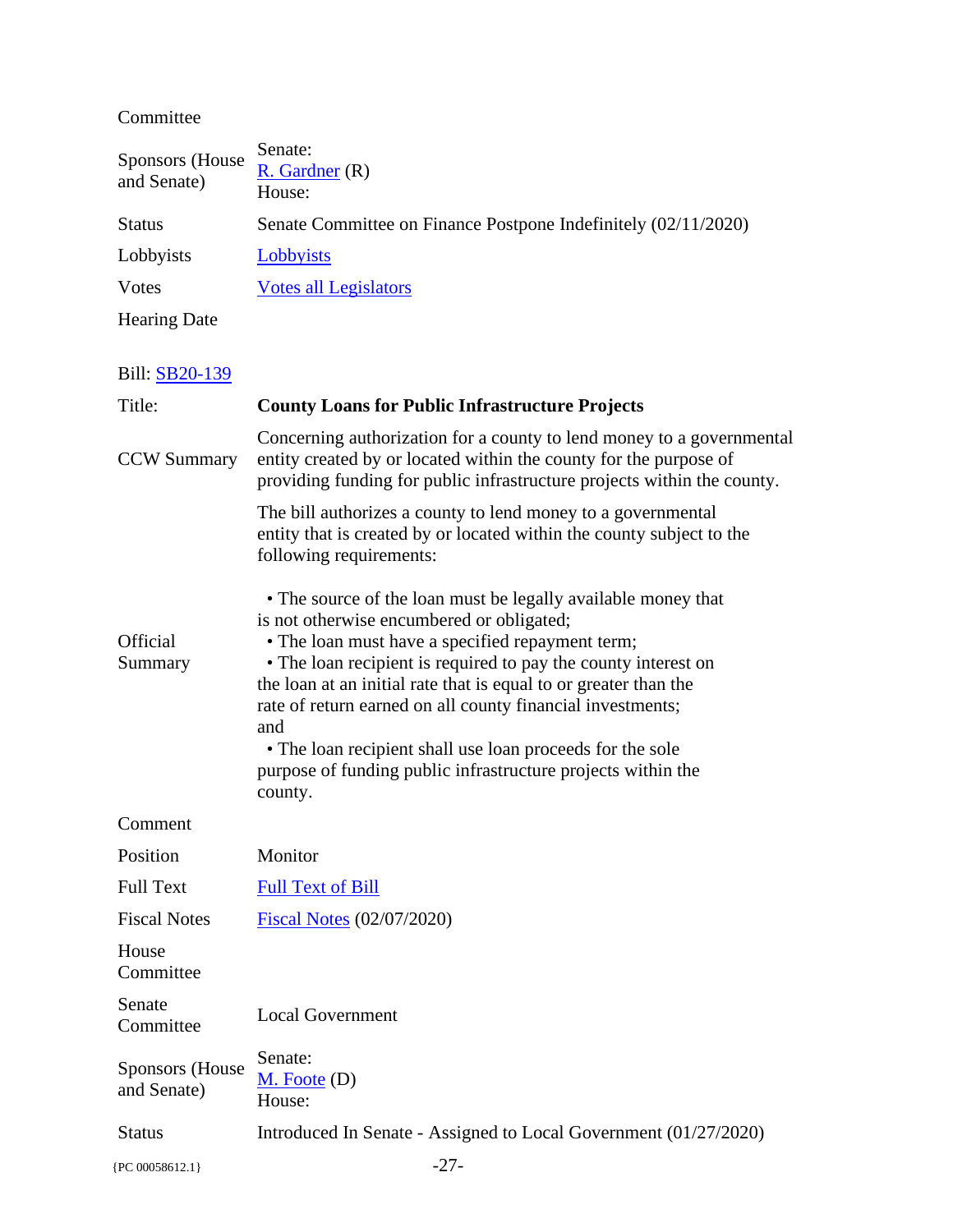| Lobbyists           | Lobbyists                    |
|---------------------|------------------------------|
| Votes               | <b>Votes all Legislators</b> |
| <b>Hearing Date</b> | 02/25/2020                   |

| Title:                     | <b>Water Resource Financing Enterprise</b>                                                                                                                                                                                                                                                                                                                                                                                                                                                                                                                                                                                                                                                                                                                                                                                                                                                                                                                                                                                                                                                                                                                                                                                                                                                                                                                                                                                                                                                                                                                                                                                                                                                                                                                                                                                                                                                               |
|----------------------------|----------------------------------------------------------------------------------------------------------------------------------------------------------------------------------------------------------------------------------------------------------------------------------------------------------------------------------------------------------------------------------------------------------------------------------------------------------------------------------------------------------------------------------------------------------------------------------------------------------------------------------------------------------------------------------------------------------------------------------------------------------------------------------------------------------------------------------------------------------------------------------------------------------------------------------------------------------------------------------------------------------------------------------------------------------------------------------------------------------------------------------------------------------------------------------------------------------------------------------------------------------------------------------------------------------------------------------------------------------------------------------------------------------------------------------------------------------------------------------------------------------------------------------------------------------------------------------------------------------------------------------------------------------------------------------------------------------------------------------------------------------------------------------------------------------------------------------------------------------------------------------------------------------|
| <b>CCW Summary</b>         | Concerning the creation of an enterprise that is exempt from the<br>requirements of section 20 of article X of the state constitution to<br>administer a fee-based water resources financing program.                                                                                                                                                                                                                                                                                                                                                                                                                                                                                                                                                                                                                                                                                                                                                                                                                                                                                                                                                                                                                                                                                                                                                                                                                                                                                                                                                                                                                                                                                                                                                                                                                                                                                                    |
|                            | The bill creates the water resources financing enterprise<br>(enterprise). The board of the enterprise (board) consists of the board of<br>directors of the Colorado water resources and power development                                                                                                                                                                                                                                                                                                                                                                                                                                                                                                                                                                                                                                                                                                                                                                                                                                                                                                                                                                                                                                                                                                                                                                                                                                                                                                                                                                                                                                                                                                                                                                                                                                                                                               |
| <b>Official</b><br>Summary | authority and the Colorado water conservation board. The enterprise<br>will<br>provide financing to water providers, defined to include drinking water<br>suppliers, wastewater treatment suppliers, and raw water suppliers. Raw<br>water suppliers are limited to those that provide raw water for treatment<br>and use as drinking water.<br>Customers of drinking water suppliers will pay a fee to the<br>supplier, who will transmit it to the enterprise to be used for the<br>financing. The fee is $25$ cents per $1,000$ gallons of drinking water<br>delivered per month to each metered connection in a drinking water<br>supplier's public water system, collected after the first 4,000 gallons of<br>drinking water delivered per month to an individual metered connection.<br>The board may adjust the fee based on inflation and equity concerns for<br>large nonresidential customers and customers who pay tiered rates that<br>start higher than 4,000 gallons per month.<br>The enterprise can provide financing for grants, loans, and in-kind<br>technical assistance in arranging third-party financing. In determining<br>whether to provide financing, the board shall consider the following<br>factors:<br>• A water provider's ability to pay, including whether the<br>water provider has sought or received other financial<br>assistance;<br>• Whether a water provider is subject to noncompliance or<br>increased requirements related to the provision of raw<br>water, drinking water, water treatment, or wastewater<br>treatment;<br>• Whether the proposed use of financing relates to a project<br>identified in and in furtherance of the state water plan; and<br>• The geographic location and demographic characteristics<br>of the water provider and its customers.<br>The enterprise shall provide, and a water provider may use, the<br>financing only: |
|                            |                                                                                                                                                                                                                                                                                                                                                                                                                                                                                                                                                                                                                                                                                                                                                                                                                                                                                                                                                                                                                                                                                                                                                                                                                                                                                                                                                                                                                                                                                                                                                                                                                                                                                                                                                                                                                                                                                                          |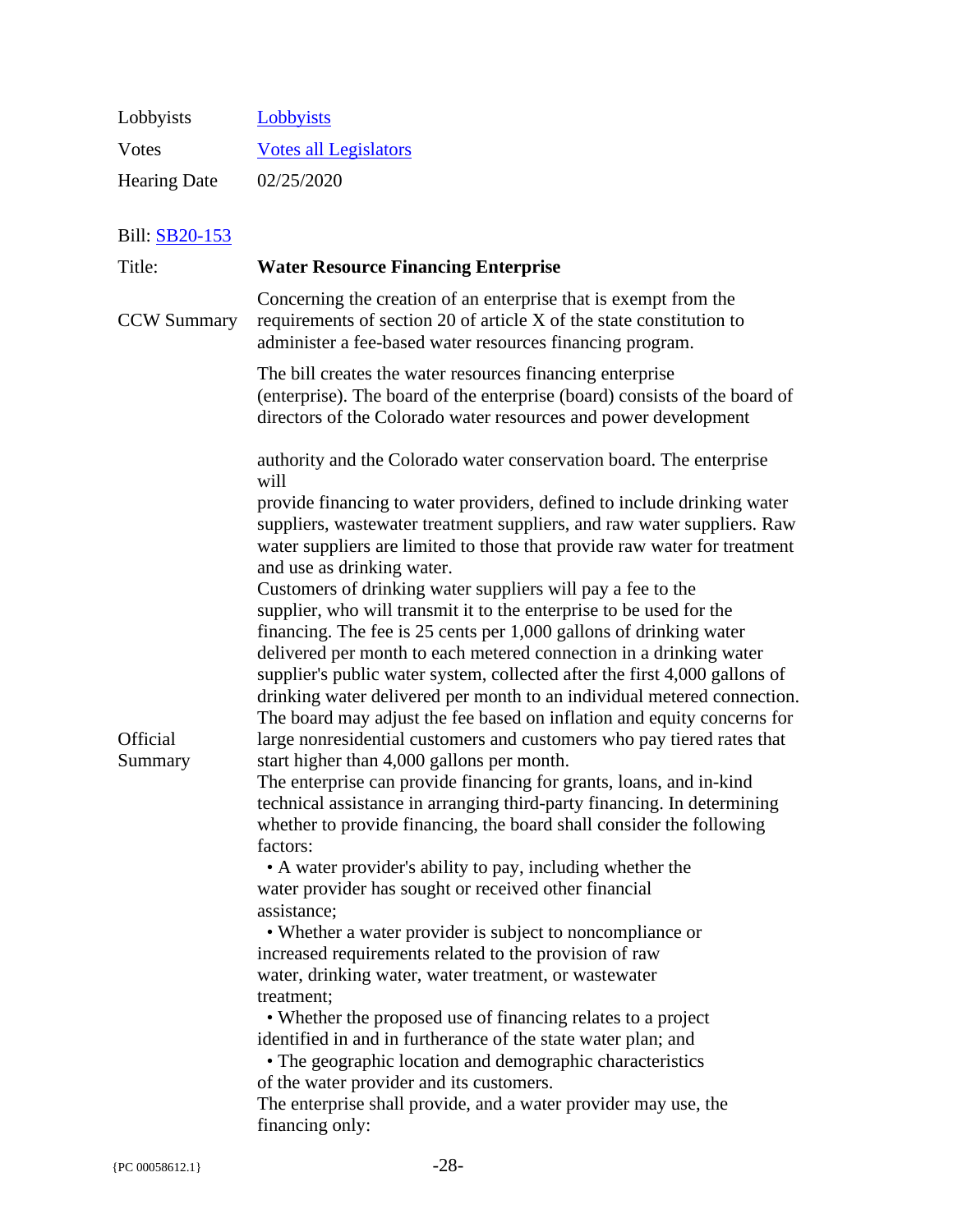|                                       | • In connection with the provision of raw water, drinking<br>water, water treatment, or wastewater treatment; and<br>• For feasibility studies, consulting, planning, permitting, and<br>construction of infrastructure and water conservation<br>projects and related recreational, hydroelectric, and flood<br>control facilities, including necessary enlargement and<br>rehabilitation of facilities but excluding maintenance and<br>operation. |
|---------------------------------------|------------------------------------------------------------------------------------------------------------------------------------------------------------------------------------------------------------------------------------------------------------------------------------------------------------------------------------------------------------------------------------------------------------------------------------------------------|
| Comment                               |                                                                                                                                                                                                                                                                                                                                                                                                                                                      |
| Position                              | Monitor                                                                                                                                                                                                                                                                                                                                                                                                                                              |
| <b>Full Text</b>                      | <b>Full Text of Bill</b>                                                                                                                                                                                                                                                                                                                                                                                                                             |
| <b>Fiscal Notes</b>                   | $Fiscal Notes (02/12/2020)$                                                                                                                                                                                                                                                                                                                                                                                                                          |
| House<br>Committee                    |                                                                                                                                                                                                                                                                                                                                                                                                                                                      |
| Senate<br>Committee                   | <b>Agriculture and Natural Resources</b>                                                                                                                                                                                                                                                                                                                                                                                                             |
| <b>Sponsors</b> (House<br>and Senate) | Senate:<br>D. Coram(R)<br>House:                                                                                                                                                                                                                                                                                                                                                                                                                     |
| <b>Status</b>                         | Senate Committee on Agriculture & Natural Resources Postpone<br>Indefinitely $(02/13/2020)$                                                                                                                                                                                                                                                                                                                                                          |
| Lobbyists                             | Lobbyists                                                                                                                                                                                                                                                                                                                                                                                                                                            |
| <b>V</b> otes                         | <b>Votes all Legislators</b>                                                                                                                                                                                                                                                                                                                                                                                                                         |
| <b>Hearing Date</b>                   |                                                                                                                                                                                                                                                                                                                                                                                                                                                      |
|                                       |                                                                                                                                                                                                                                                                                                                                                                                                                                                      |
| Bill: SB20-155                        |                                                                                                                                                                                                                                                                                                                                                                                                                                                      |
| Title:                                | <b>Keep Presumption Noninjury Well on Divided Land</b>                                                                                                                                                                                                                                                                                                                                                                                               |
| <b>CCW Summary</b>                    | Concerning the continued presumption of noninjury to water rights<br>regarding the use of an exempt well for domestic purposes after the land<br>on which the well is located has been divided into multiple parcels.                                                                                                                                                                                                                                |
|                                       | Under current law, a well that is exempt from the state engineer's<br>administration and is used for domestic purposes is afforded a rebuttable<br>presumption that the use of the well will not cause material injury to                                                                                                                                                                                                                            |
| Official<br>Summary                   | others' vested water rights or to any other existing well. If the land on<br>which the exempt well is located is later divided into multiple parcels,<br>the                                                                                                                                                                                                                                                                                         |
|                                       | well loses that presumption. The bill maintains the presumption of<br>noninjury to vested water rights or other wells when the land on which<br>the                                                                                                                                                                                                                                                                                                  |
|                                       | well is located is later divided and use of the well continues to meet                                                                                                                                                                                                                                                                                                                                                                               |
| {PC 00058612.1}                       | $-29-$                                                                                                                                                                                                                                                                                                                                                                                                                                               |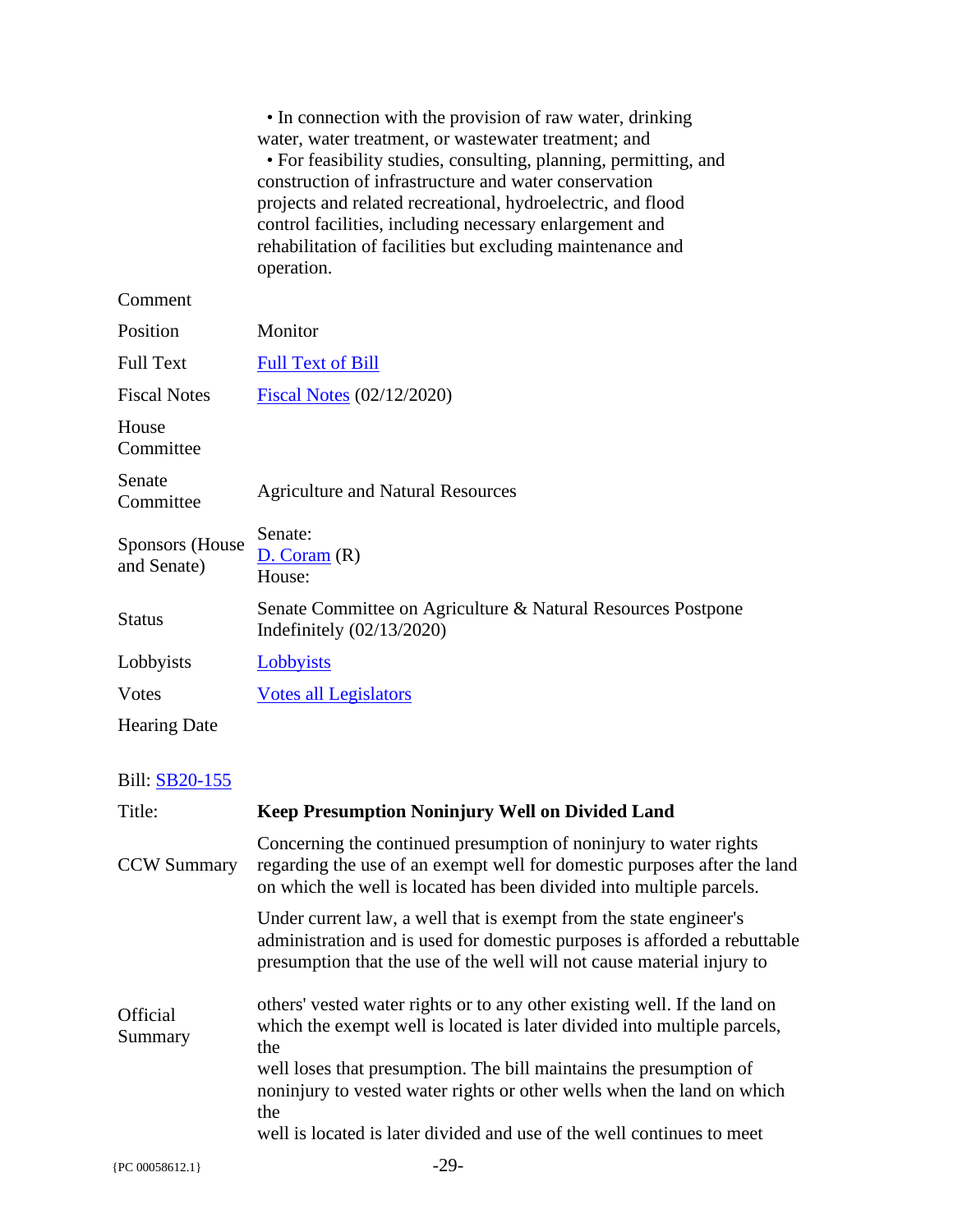| Monitor                                                                         |
|---------------------------------------------------------------------------------|
| <b>Full Text of Bill</b>                                                        |
| Fiscal Notes (02/11/2020)                                                       |
|                                                                                 |
| <b>Agriculture and Natural Resources</b>                                        |
| Senate:<br>Sponsors (House $J.$ Sonnenberg $(R)$<br>House:<br>$R.$ Pelton $(R)$ |
| Senate Second Reading Passed - No Amendments (02/19/2020)                       |
| <b>Lobbyists</b>                                                                |
| <b>Votes all Legislators</b>                                                    |
| 02/20/2020                                                                      |
|                                                                                 |

| Title:              | <b>Sustainable Severance &amp; Property Tax Policies</b>                                                                                                                                                                                                                                                                                                                                                                                                                                                                                                                                                                                                               |
|---------------------|------------------------------------------------------------------------------------------------------------------------------------------------------------------------------------------------------------------------------------------------------------------------------------------------------------------------------------------------------------------------------------------------------------------------------------------------------------------------------------------------------------------------------------------------------------------------------------------------------------------------------------------------------------------------|
| <b>CCW Summary</b>  | Concerning tax policy that promotes environmental sustainability.                                                                                                                                                                                                                                                                                                                                                                                                                                                                                                                                                                                                      |
|                     | The bill modifies the community solar garden property tax<br>exemption, which exempts the percentage of alternating current<br>electricity<br>capacity of a community solar garden that is attributed to subscribers<br>who                                                                                                                                                                                                                                                                                                                                                                                                                                            |
|                     | are tax exempt, by:                                                                                                                                                                                                                                                                                                                                                                                                                                                                                                                                                                                                                                                    |
|                     | • Extending the exemption for 5 more property tax years<br>(section 1 of the bill); and                                                                                                                                                                                                                                                                                                                                                                                                                                                                                                                                                                                |
| Official<br>Summary | • Expanding the exemption to apply to a community solar<br>garden that is a solar energy facility, which is assessed<br>statewide (section 2).<br>For the period that the exemption is extended, the state will<br>reimburse local governments for the lost property tax revenues that<br>result<br>from the newly expanded credit. These payments will be made from the<br>sustainable energy tax policy fund, which consists of the increased<br>revenue as a result of changes to the coal tax made in sections 4 and 5,<br>and the general fund if there is insufficient money in the fund.<br>In years when the state is required to refund excess state revenues |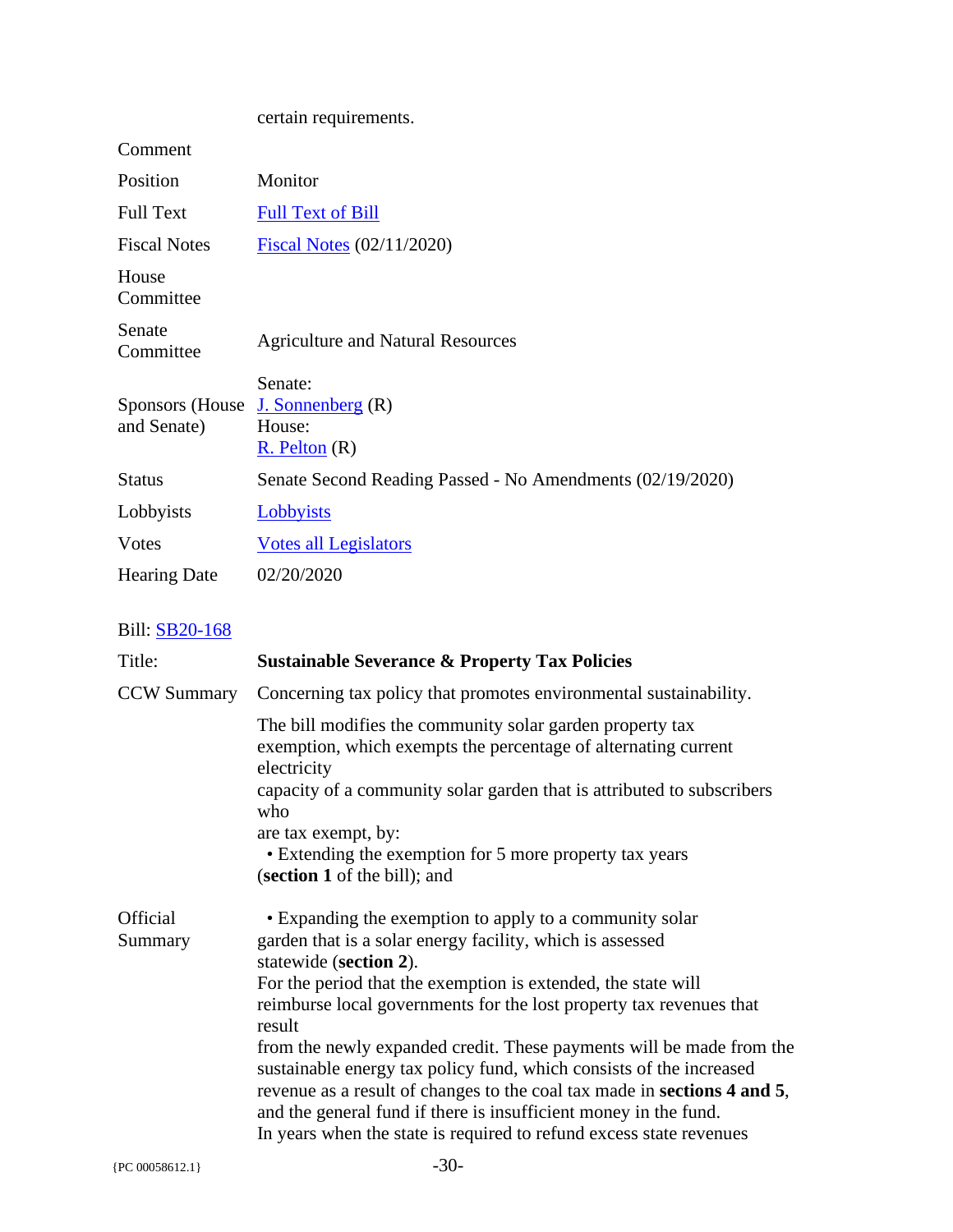|                                       | under section 20 of article X of the state constitution (TABOR), the<br>reimbursements to the counties are a TABOR refund mechanism. This<br>refund mechanism only applies after the refunds made to counties for<br>the<br>reimbursements for the senior homestead exemption (sections 1 and 6).<br>Locally assessed solar energy facilities are valued by assessors<br>using valuation procedures developed by the property tax administrator<br>(administrator). Currently, the administrator is required to utilize a cost<br>approach to valuation for all renewable energy facilities. This valuation<br>currently involves a tax factor based on a 20-year period. Section 2<br>extends this period by 10 years and specifies that after the 30 years, a<br>tax<br>factor is not applied and the taxable value shall not exceed the<br>depreciated value floor calculated using the cost basis method. Under<br>section 3, the administrator will be required to utilize the income<br>approach used for solar energy facilities for a renewable energy facility<br>that would qualify as a solar energy facility if it generated more energy,<br>so that all similar facilities will be valued in the same manner.<br>For purposes of the severance tax on coal, beginning July 1, 2021,<br>section 4 eliminates the quarterly exemption on the first 300,000 tons of<br>coal and the credit for coal produced from underground mines and for<br>the<br>production of lignitic coal. Prior to June 30, 2026, the additional<br>severance tax that results from these changes will be credited to the<br>sustainable energy policy fund, and thereafter it is allocated like other<br>severance tax revenue (section 5). |
|---------------------------------------|---------------------------------------------------------------------------------------------------------------------------------------------------------------------------------------------------------------------------------------------------------------------------------------------------------------------------------------------------------------------------------------------------------------------------------------------------------------------------------------------------------------------------------------------------------------------------------------------------------------------------------------------------------------------------------------------------------------------------------------------------------------------------------------------------------------------------------------------------------------------------------------------------------------------------------------------------------------------------------------------------------------------------------------------------------------------------------------------------------------------------------------------------------------------------------------------------------------------------------------------------------------------------------------------------------------------------------------------------------------------------------------------------------------------------------------------------------------------------------------------------------------------------------------------------------------------------------------------------------------------------------------------------------------------------------------------------------------------------------|
| Comment                               |                                                                                                                                                                                                                                                                                                                                                                                                                                                                                                                                                                                                                                                                                                                                                                                                                                                                                                                                                                                                                                                                                                                                                                                                                                                                                                                                                                                                                                                                                                                                                                                                                                                                                                                                 |
| Position                              | Monitor                                                                                                                                                                                                                                                                                                                                                                                                                                                                                                                                                                                                                                                                                                                                                                                                                                                                                                                                                                                                                                                                                                                                                                                                                                                                                                                                                                                                                                                                                                                                                                                                                                                                                                                         |
| <b>Full Text</b>                      | <b>Full Text of Bill</b>                                                                                                                                                                                                                                                                                                                                                                                                                                                                                                                                                                                                                                                                                                                                                                                                                                                                                                                                                                                                                                                                                                                                                                                                                                                                                                                                                                                                                                                                                                                                                                                                                                                                                                        |
| <b>Fiscal Notes</b>                   |                                                                                                                                                                                                                                                                                                                                                                                                                                                                                                                                                                                                                                                                                                                                                                                                                                                                                                                                                                                                                                                                                                                                                                                                                                                                                                                                                                                                                                                                                                                                                                                                                                                                                                                                 |
| House<br>Committee                    |                                                                                                                                                                                                                                                                                                                                                                                                                                                                                                                                                                                                                                                                                                                                                                                                                                                                                                                                                                                                                                                                                                                                                                                                                                                                                                                                                                                                                                                                                                                                                                                                                                                                                                                                 |
| Senate<br>Committee                   | <b>Transportation and Energy</b>                                                                                                                                                                                                                                                                                                                                                                                                                                                                                                                                                                                                                                                                                                                                                                                                                                                                                                                                                                                                                                                                                                                                                                                                                                                                                                                                                                                                                                                                                                                                                                                                                                                                                                |
| <b>Sponsors (House</b><br>and Senate) | Senate:<br>$C.$ Hansen $(D)$<br><b>B.</b> Pettersen (D)<br>House:<br>$A.$ Valdez (D)                                                                                                                                                                                                                                                                                                                                                                                                                                                                                                                                                                                                                                                                                                                                                                                                                                                                                                                                                                                                                                                                                                                                                                                                                                                                                                                                                                                                                                                                                                                                                                                                                                            |
| <b>Status</b>                         | Introduced In Senate - Assigned to Transportation & Energy<br>(02/18/2020)                                                                                                                                                                                                                                                                                                                                                                                                                                                                                                                                                                                                                                                                                                                                                                                                                                                                                                                                                                                                                                                                                                                                                                                                                                                                                                                                                                                                                                                                                                                                                                                                                                                      |
| Lobbyists                             | Lobbyists                                                                                                                                                                                                                                                                                                                                                                                                                                                                                                                                                                                                                                                                                                                                                                                                                                                                                                                                                                                                                                                                                                                                                                                                                                                                                                                                                                                                                                                                                                                                                                                                                                                                                                                       |
| Votes                                 | <b>Votes all Legislators</b>                                                                                                                                                                                                                                                                                                                                                                                                                                                                                                                                                                                                                                                                                                                                                                                                                                                                                                                                                                                                                                                                                                                                                                                                                                                                                                                                                                                                                                                                                                                                                                                                                                                                                                    |
|                                       |                                                                                                                                                                                                                                                                                                                                                                                                                                                                                                                                                                                                                                                                                                                                                                                                                                                                                                                                                                                                                                                                                                                                                                                                                                                                                                                                                                                                                                                                                                                                                                                                                                                                                                                                 |